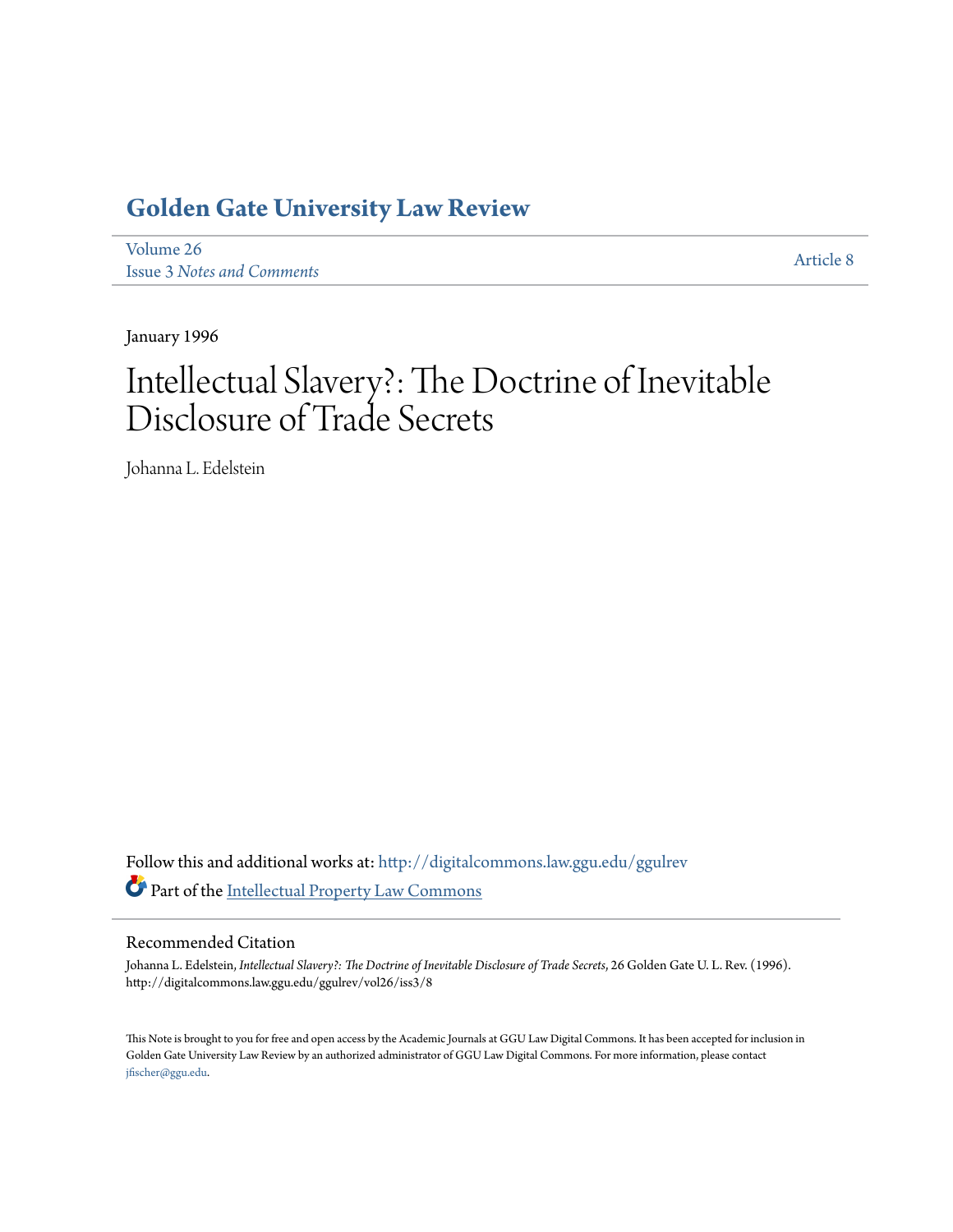# **NOTE**

1

### INTELLECTUAL SLAVERY?: THE DOCTRINE OF INEVITABLE DISCLOSURE OF TRADE **SECRETS**

#### I. INTRODUCTION

Over the past several years, lawsuits filed by employers seeking to prevent valued employees from taking positions with their competitors have become increasingly frequent.<sup>1</sup> In *PepsiCo, Inc. v. Redmond*,<sup>2</sup> the Seventh Circuit gave further stimulus to this trend by holding that a softdrink executive would inevitably disclose the softdrink company's trade secrets and other confidential information if he were to work for the company's competitor in a comparable position.3 Moreover, because the *PepsiCo* court upheld an injunction prohibiting the executive from taking the position rather than simply prohibiting his disclosure of trade secrets,<sup>4</sup> the court's application of the inevitable disclosure theory effectively turns confidentiality agreements into non-compete agreements.<sup>5</sup> Based on this decision, employers seeking to prevent an employee from leaving need no longer risk the judicial disfavor and scrutiny traditionally experienced in suits to enforce non-compete agreements.<sup>6</sup>

<sup>1.</sup> DiBoise and Berger, *Inevitable Disclosure of Trade Secrets,* 20 NEW MATTER 28 (1995).

<sup>2.</sup> PepsiCo, Inc. v. Redmond, 54 F.3d 1263, (7th Cir. 1995) per *Judge Flaum.* 

*<sup>3.</sup> Id.* 

*<sup>4.</sup>Id. 5. Id.* 

<sup>6.</sup> MELVIN F. JAGER, TRADE SECRETS LAw § 13.02 at 13-12 (1988). Modern decisions emphasize the importance of employee mobility. As observed by one court, "our free economy is based upon competition," and workers cannot be compelled to erase from their minds all of the general skills, knowledge, and acquain-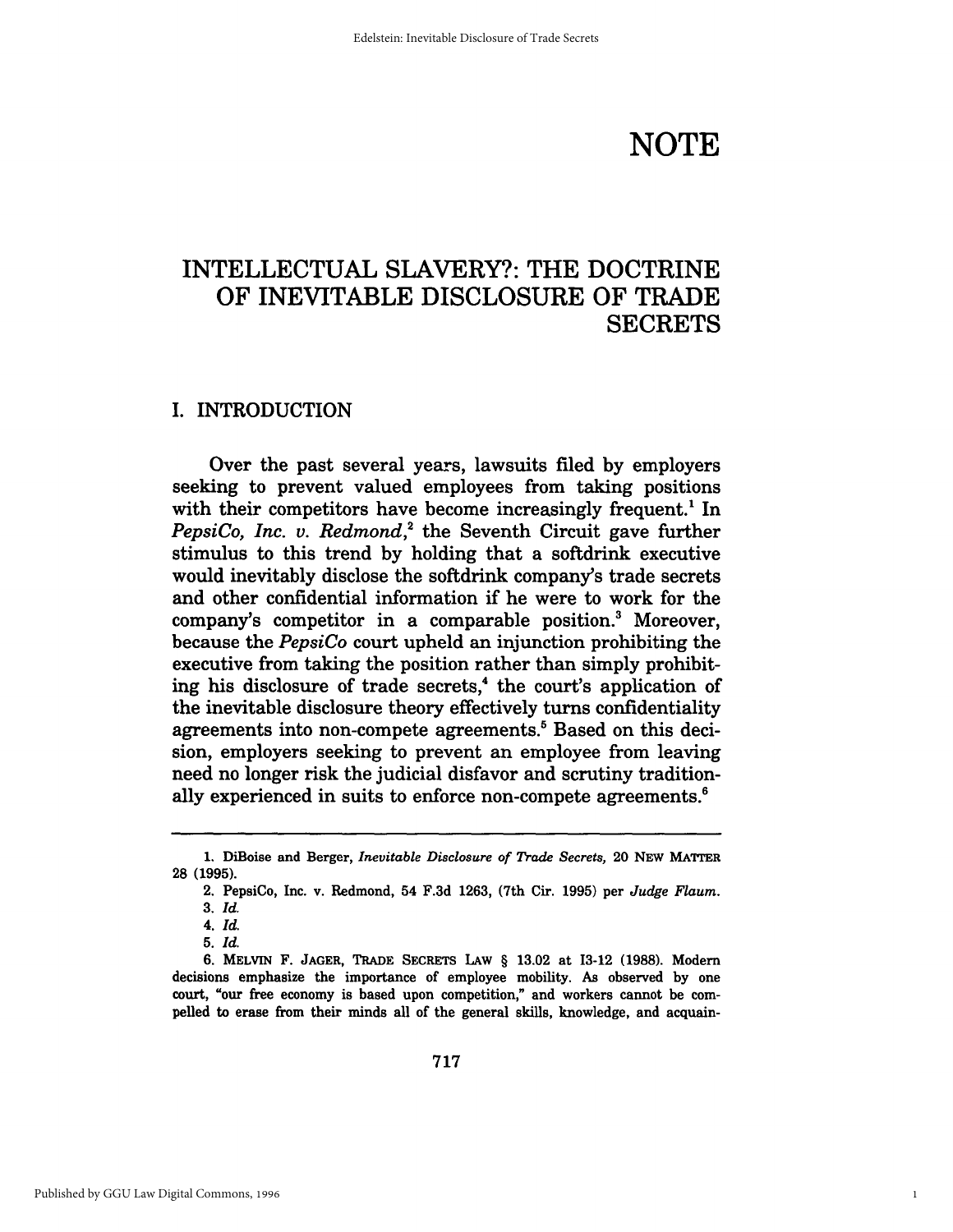*PepsiCo* is also important because it is the first Illinois case to successfully treat inevitable disclosure<sup>7</sup> as threatened misappropriation<sup>8</sup> under the Illinois Trade Secret Act.<sup>9</sup> The inevitable disclosure theory has traditionally been distinguished from threatened misappropriation on the basis of in $t$ ent.<sup>10</sup> A finding of inevitable disclosure does not require proof of intent, in contrast to threatened misappropriation.<sup>11</sup> Wherever the Uniform Trade Secret Act has been adopted, federal and state courts have struggled with whether inevitable disclo-

8. The Illinois Trade Secret Act provides for an injunction prohibiting the threat of misappropriation of trade secrets. This is typically satisfied by showing an intent to disclose trade secrets. In contrast, the inevitable disclosure theory does not consider the intent of the ex-employee. Illinois Trade Secret Act, CH 765 § 1065/2; *See also,* DiBoise and Berger, *supra* note 1 at 28.

*9. PepsiCo,* 54 F.3d at 1263; Teradyne, Inc. v. Clear Communications Corp., 707 F.Supp. 353 (N.D. Ill. 1989) (this was the first Illinois case contemplating the inevitable disclosure theory in a threatened misappropriation cause of action); Illinois Trade Secret Act, CH 765 § 1065/2. Illinois, as well as twenty one states, including California have adopted the Unifonn Trade Secret Act. JAGER, TRADE SECRETS LAw § 13.02 at 13-12.

10. DiBoise and Berger, supra note 1 at 28; *See, e.g.,* BLACK'S LAw DICTIO-NARY, 1480 (6th Ed. 1990) (defining "threat" as a "communicated intent to inflict harm on any person or property"); AMERICAN HERITAGE DICTIONARY, 840 (3rd Edition)(defining "threat" as an "expression of an intention to inflict pain, injury, or evil").

11. DiBoise and Berger, *supra* note 1 at 28.

tances and the overall experience acquired during employment upon taking another job. Kalnitz v. Ion Exchange Products, Inc., 276 N.E.2d 60, 62 (Ill. App. 1972). Accordingly, noncompetition clauses in employment contracts are strictly construed against the employer. JAGER, TRADE SECRETS LAw § 13-12; *See also* DiBoise and Berger, *Getting Around Barriers To Non-Compete Pacts,* 2 NATL L.J. C12-14 (1995).

<sup>7.</sup> Under the inevitable disclosure theory, the ex-employer seeks an injunction prohibiting employment, not just disclosure of trade secrets. This is based on three factors: (1) whether the former employer and the new employer are competitors; (2) whether the employee's new position is comparable to his or her fonner position; and (3) the efficacy of steps taken by the new employer to prevent the alleged misappropriation of trade secrets. If an employee changes jobs but remains in the same profession or trade, she may find it impossible to avoid drawing upon the skills and experience she developed at her previous jobs. Thus, disclosure may become a nearly inevitable event even though the employee does not intend to appropriate her fonner employers' trade secrets. DiBoise and Berger, *supra* note 1 at ,28.; *See generally* Suellen Lowry, *Inevitable Disclosure Trade Secret Disputes: Dissolutions of Concurrent Property Interests,* 40 STAN. L. REV. 519, (1988); *PepsiCo,* 54 F.3d at 1268.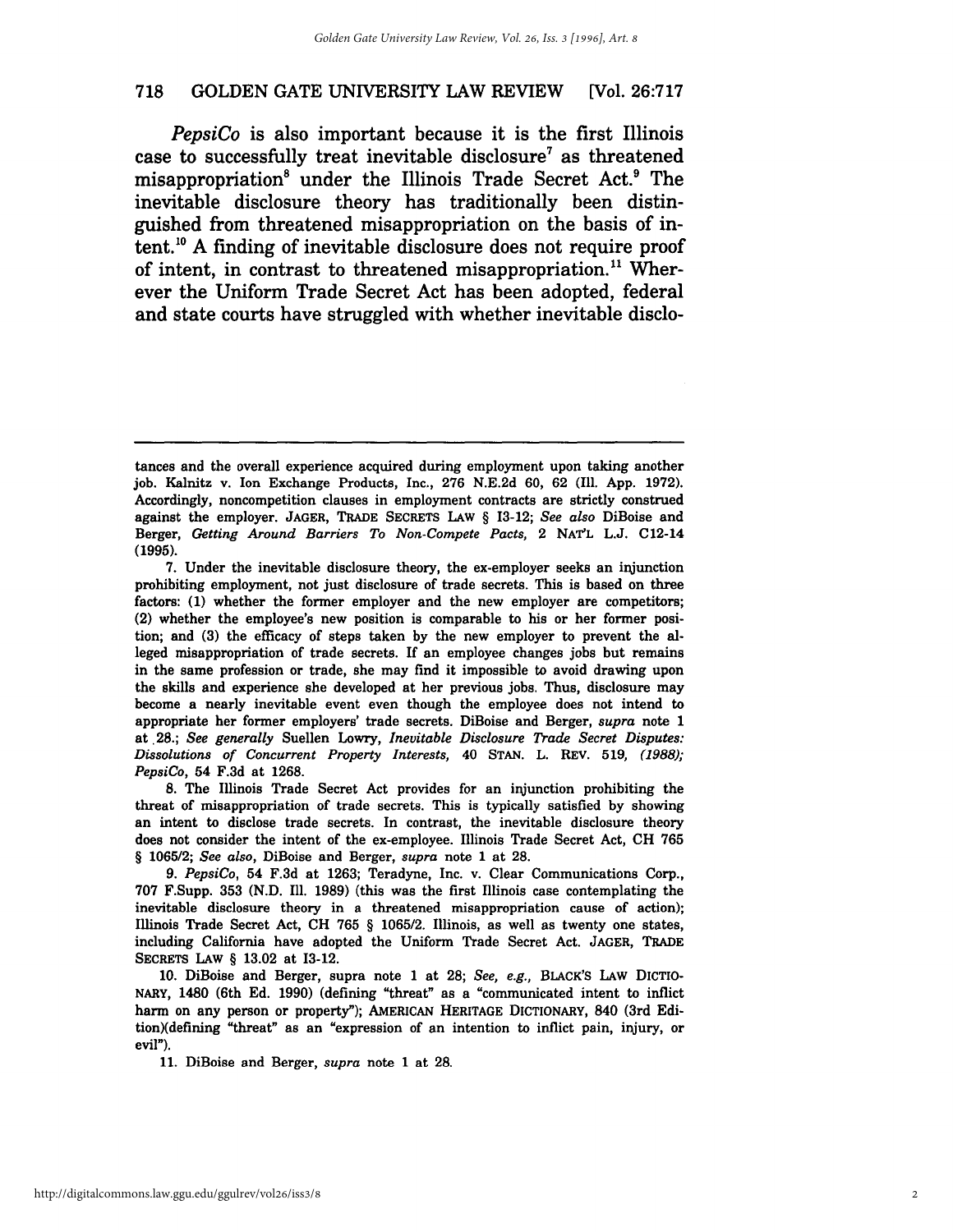sure is an appropriate ground on which to base an order enjoining employment. 12 Because California has adopted the *V.T.S.A.* and because *PepsiCo* was a fact intensive analysis, this decision will affect California law.<sup>13</sup>

This note will discuss the Seventh Circuit's analysis and the potential impact of the *PepsiCo* decision. The author will ultimately conclude that application of the inevitable disclosure theory in actions to prevent employers from working for competitors creates a substantial risk for employees, impedes their mobility, limits their options and strips them of their bargaining power. 14 Additionally, this note will argue that general acceptance of the inevitable disclosure theory could have a serious impact on a wide range of industries, stifling the dissemination of general technical knowledge and economic growth. 15

#### II. FACTS

William Redmond, Jr. (hereinafter "Redmond") worked for PepsiCo, a soft drink manufacturer, for ten years in the capacity of a managerial employee.<sup>16</sup> In June 1993, Redmond became the general manager of the Northern California Business Unit. $^{17}$  One year later, Redmond was promoted to general manager of the business unit which covered all of California.<sup>18</sup>

Redmond's relatively high position at PepsiCo gave him access to inside information and trade secrets.<sup>19</sup> Redmond was

<sup>12.</sup> Id.

<sup>13.</sup> Interview with Thomas J. McCarthy, Attorney at Law, in San Francisco, CA (Nov. 15 1995).; The 1979 meeting of the National Conference of Commissioners on Uniform State Laws, after ten years of study, approved a Uniform Trade Secrets Act. The Uniform Trade Secret Act has become law in twenty-one states. The California Uniform Act became law on January 1, 1985. The Illinois Trade Secrets Act became law in 1988. JAGER, TRADE SECRETS LAw § 3.04 at 3-23 (1988).

*<sup>14.</sup> See infra* notes 117-140 and accompanying text.

<sup>15.</sup> DiBoise and Berger, *Getting Around Barriers To Non·Compete Pacts, 2*  NAT'L L.J. C12 (1995).

*<sup>16.</sup> PepsiCo,* 54 F.3d at 1264. Redmond worked at PepsiCo from 1984 to 1994. Id.

<sup>17. [</sup>d.

<sup>18. [</sup>d.

<sup>19.</sup> Id. Trade Secrets are business information that is the subject of reasonable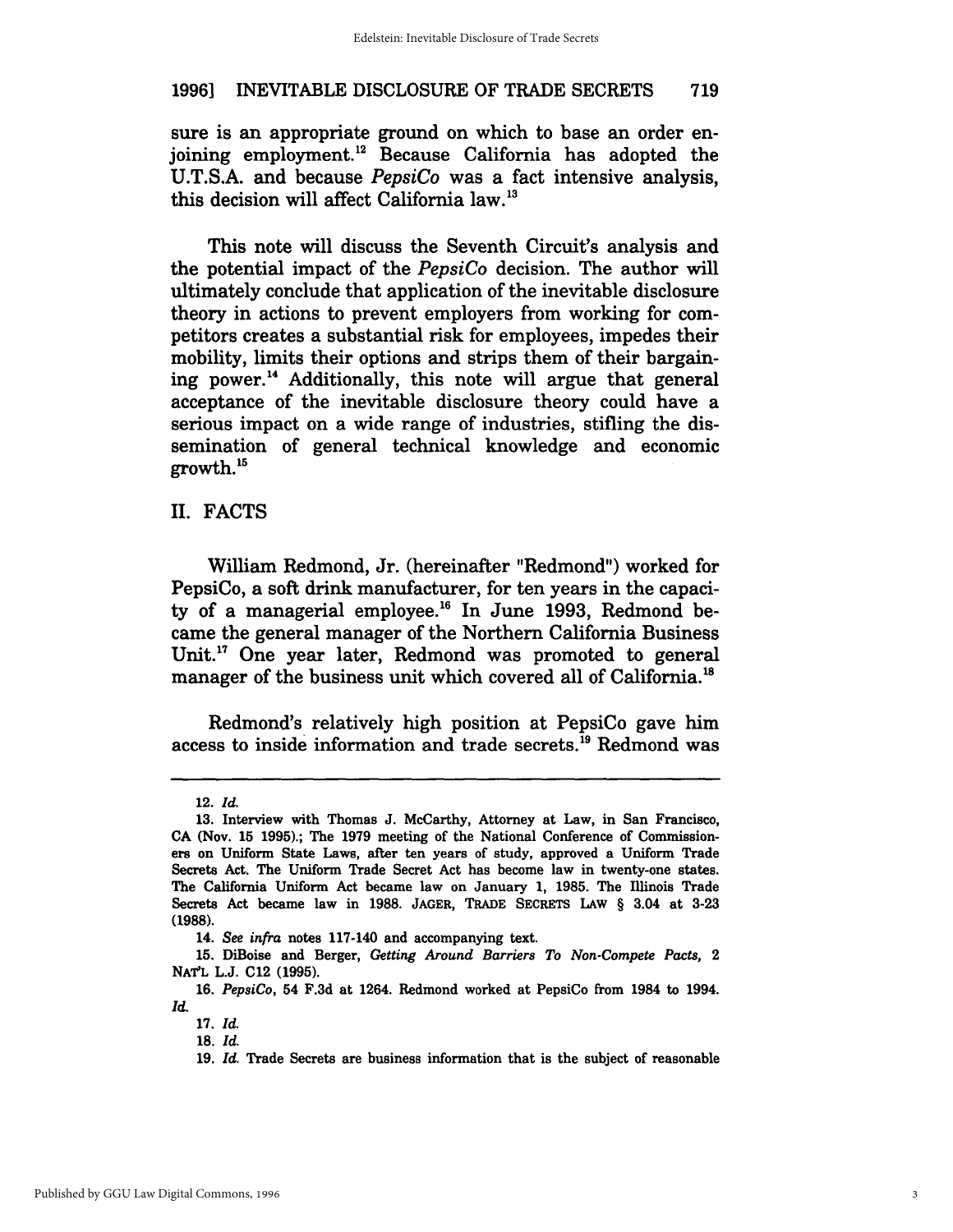privy to PepsiCo's strategic plans, operational innovations, and marketing decisions.<sup>20</sup> To guard against the possibility of disclosure, PepsiCo required Redmond, like other PepsiCo employees, to sign a confidentiality agreement. $^{21}$ 

In May, 1994, Quaker began courting Redmond.<sup>22</sup> Throughout this time, Redmond kept his negotiations with Quaker secret from his employers at PepsiCo. $^{23}$  On October, 23, 1994, Quaker offered Redmond the position of Vice President-On Premise Sales for Gatorade.<sup>24</sup> Redmond did not accept the offer but continued to negotiate for more money.<sup>25</sup> On November 8, 1994, Quaker extended Redmond a written offer for the position of Vice President-Field Operations for Gatorade, and Redmond accepted.<sup>26</sup>

Later that same day, Redmond called William Bensyl, the Senior Vice President of Human Resources for PepsiCo.<sup>27</sup> Redmond told Bensyl that he had had an offer from Quaker to become the Chief Operating Officer of the combined Gatorade

21. [d. at 1264. The confidentiality agreement stated in relevant part that Redmond would not disclose at any time, to anyone other than officers or employees of PepsiCo, or make use of, confidential information relating to the business of PepsiCo which is not generally known or available to the public or recognized as standard practices. Id.

*22. PepsiCo,* 54 F.3d at 1264. The facts of this case lay against a backdrop of fierce beverage-industry competition between Quaker and PepsiCo, especially in sports drinks and new age drinks. Quaker's sports drink, "Gatorade," is the dominant brand in its market niche. PepsiCo introduced its Gatorade rival, "All Sport," in March and April of 1994, but sales of All Sport lagged behind those of Gatorade. Id.

23. [d. *24. [d. 25. [d.*  26. [d.

*27. PepsiCo,* 54 F.3d at 1264.

efforts to preserve confidentiality and has value because it is not generally known in the trade. MCCARTHY'S DESK ENCYCLOPEDIA OF INTELLECTUAL PROPERTY 344 (1991).

*<sup>20.</sup> Id.* at 1265. For example, knowing the pricing architecture would allow a competitor to anticipate PepsiCo's pricing moves and underbid PepsiCo strategically whenever and wherever the competitor so desired. Pursuant to the attack plans, PepsiCo dedicates extra funds to supporting its brands against other brand in selected markets. The new delivery system could give PepsiCo an advantage over its competitors in negotiations with retailer over shelf space and merchandising. PepsiCo feared Redmond would disclose his intimate knowledge of these plans. *Id.*  at 1265-1266.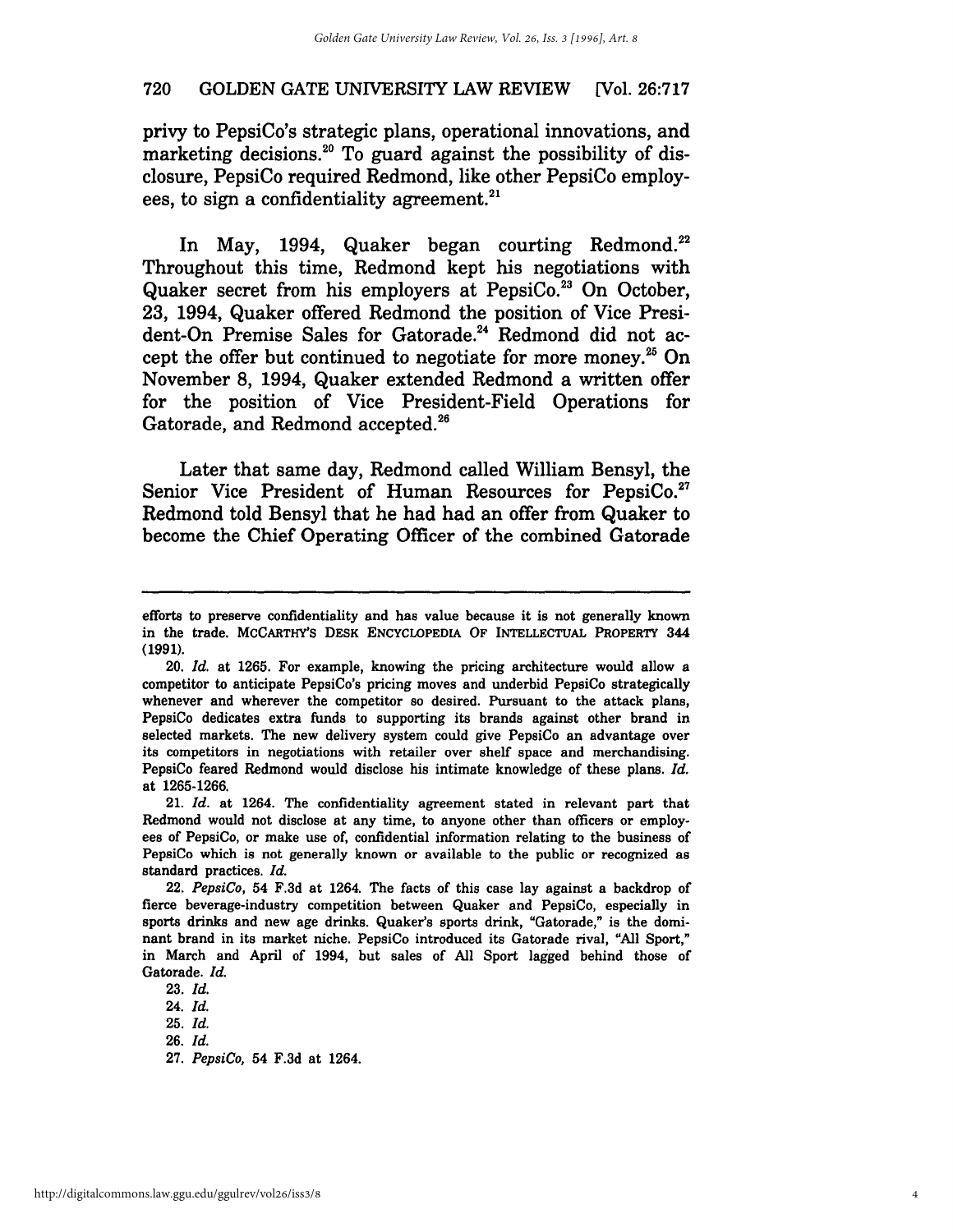and Snapple company.<sup>28</sup> Redmond further stated that he had not yet accepted that offer.<sup>29</sup> Redmond also misstated his situation to a number of his PepsiCo colleagues, reporting that he was leaning "60/40" in favor of accepting the new position when he had in fact already accepted.<sup>30</sup>

On November 10, 1994, Redmond resigned from PepsiCo.31 PepsiCo immediately informed Redmond that it was considering legal action against him for threat of misappropriation of trade secrets and breach of the confidentiality agreement.<sup>32</sup>

#### III. PROCEDURAL HISTORY

Six days later, on November 16, 1994, PepsiCo filed suit seeking a temporary restraining order to enjoin Redmond from assuming his duties at Quaker and to prevent him from disclosing trade secrets and confidential information to his new employer.33 The district court granted the injunction that same day.34 However, two days later the court dissolved the order *sua sponte35* because it found that PepsiCo failed to meet its burden of establishing that it would suffer irreparable harm.3s

PepsiCo next sought a preliminary injunction against Redmond and Quaker.<sup>37</sup> From November 23, 1994 to Decem-

*<sup>28.</sup> Id.* Quaker purchased Snapple beverage Corp., a large new-age-drink maker, in late 1994. PepsiCo's products have about half of the new age drink market share. *Id.* 

<sup>29.</sup> *Id.* 

*<sup>30.</sup> Id.* The colleagues included Craig Weatherup, President and Chief Executive Officer, and Brenda Barnes, Chief Operating Officer and Redmond's immediate superior. *Id.* 

*<sup>31.</sup> Id* at 1265.

*<sup>32.</sup> PepsiCo,* 54 F.3d at 1265.

*<sup>33.</sup>Id.* 

*<sup>34.</sup>Id.* 

*<sup>35.</sup> Id.; See e.g.,* BLACK'S LAw DICTIONARY, 993 (6th Ed. 1990) (defining *"Sua sponte"* as voluntarily; without prompting or suggestion; of its own will or motion).

*<sup>36.</sup> Id.* The court found that PepsiCo's fears about Redmond were based upon a mistaken understanding of his new position at Quaker and that the likelihood that Redmond would improperly reveal any confidential information did not rise above mere speculation. *Id.* 

*<sup>37.</sup> PepsiCo,* 54 F.3d at 1265.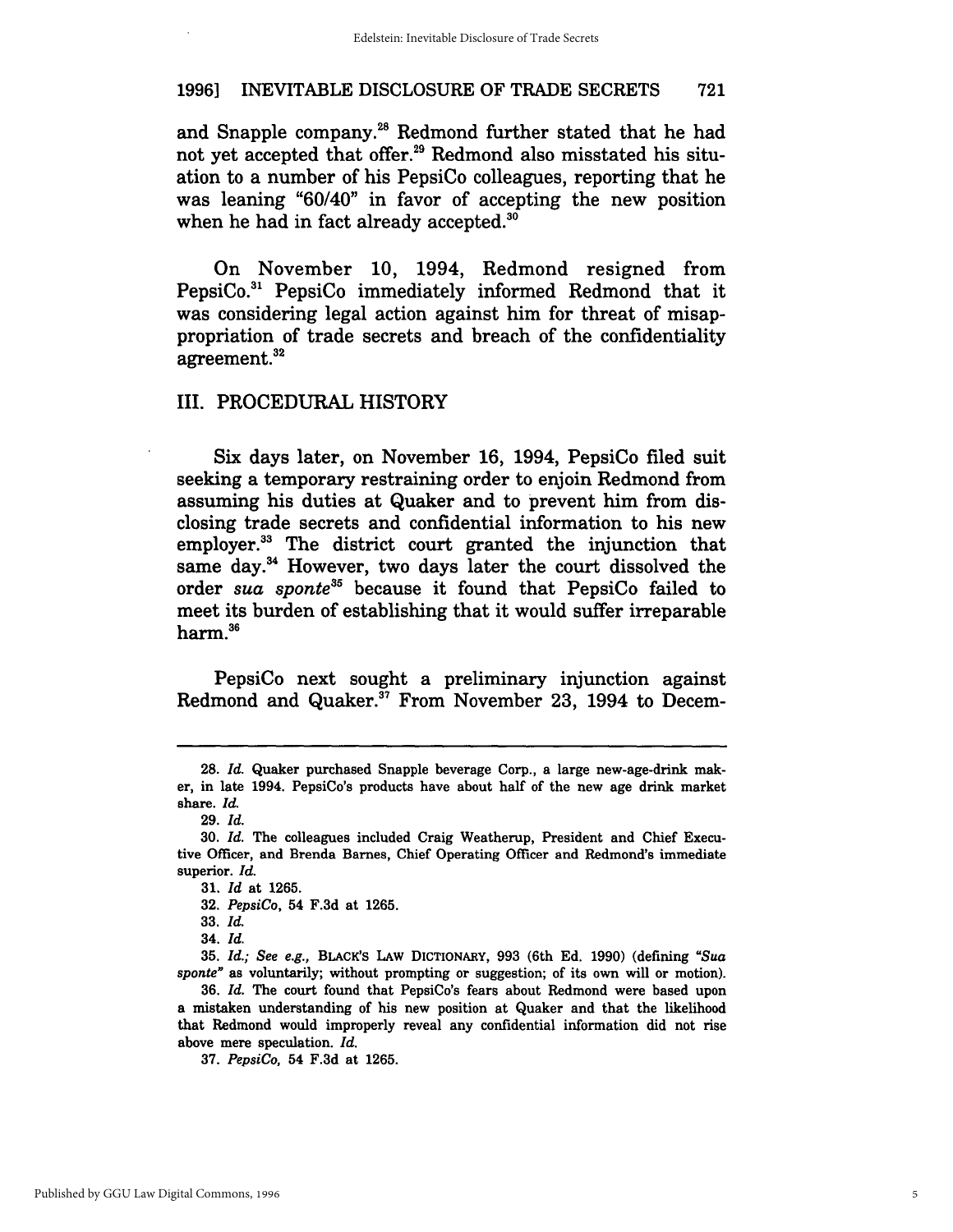ber 1, 1994, the district court conducted a preliminary injunction hearing. 3s At the hearing, PepsiCo listed confidential information and trade secrets that Redmond was privy to, and which PepsiCo desired to protect from misappropriation.<sup>39</sup> Having shown Redmond's intimate knowledge of PepsiCo's 1995 plans, PepsiCo argued that Redmond would inevitably disclose that information to Quaker in his new position.<sup>40</sup>

Redmond and Quaker countered that Redmond's primary initial duties at Quaker would be to integrate Snapple and Gatorade distribution.<sup>41</sup> Additionally, they argued that this integration would be conducted according to a pre-existing plan.42 Therefore, Redmond asserted that his special knowledge of PepsiCo's strategies would be irrelevant.<sup>43</sup> PepsiCo responded that no preexisting business plan existed.<sup>44</sup>

40. Id. at 1266. At the new position, PepsiCo argued, Redmond would have substantial input as to Gatorade and Snapple pricing, costs, margins, distribution systems, products, packaging and marketing, and could give Quaker an unfair advantage in its upcoming skirmishes with PepsiCo. Id.

41. Id. Redmond and Quaker argued that his new position consisted of integrating Gatorade and Snapple distribution and then managing that distribution as well as the promotion, marketing and sales of these products. They further asserted Redmond's knowledge was irrelevant because PepsiCo and Quaker distribute their products in entirely different ways.  $Id$ .

*42. PepsiCo,* 54 F.3d at 1266.

43. [d.

*44. [d.* As of November, 1994, the plan to integrate Gatorade and Snapple distribution constituted of a single distributorship agreement and a two-page "contract terms summary." Such a basic plan would not lend itself to widespread application among the over 300 independent Snapple distributors. PepsiCo further argued that Snapple's 1995 marketing and promotion plans had not necessarily been completed prior to Redmond's joining Quaker. Consequently, the plans were

*<sup>38. [</sup>d.* 

<sup>39.</sup> Id. First, PepsiCo identified it's "Strategic Plans," an annually revised document that contains PepsiCo's plans to compete, its financial goals, and its strategies for manufacturing, production, marketing, packaging, and distribution for the coming three years. The Strategic Plan derives much of its value from the fact that it is secret and competitors cannot anticipate PepsiCo's next moves. Second, PepsiCo pointed to their "Annual Operating Plan" (AOP) as a trade secret. The AOP bears a label that reads "Private and Confidential-Do Not Reproduce" and is considered highly confidential by PepsiCo managers. Knowing PepsiCo's pricing architecture would allow a competitor to anticipate their pricing moves and underbid them strategically whenever and wherever a competitor so desired. PepsiCo also showed that Redmond had intimate knowledge of their attack plans for specific markets. Finally, PepsiCo offered evidence of their trade secrets regarding innovation in its selling and delivery systems. Under this plan, PepsiCo was to test a new delivery system that could give them an advantage over its competitors in negotiations with retailers over shelf space and merchandising.  $Id$ .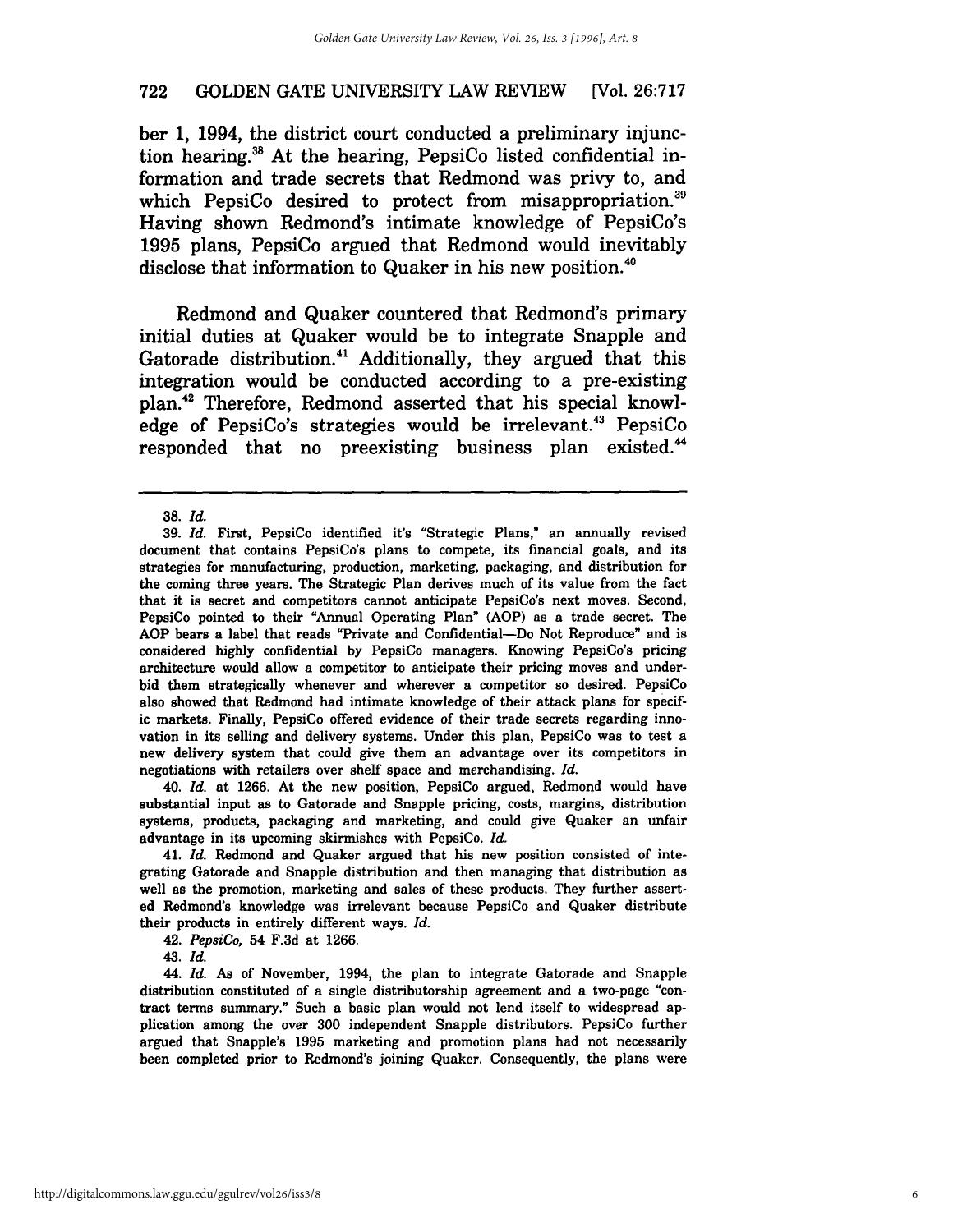Redmond would, therefore, likely have input in creating those plans, and if he did, Redmond would inevitably be making decisions with PepsiCo's strategic plans in mind.<sup>45</sup> Moreover, PepsiCo's continued, diverging testimony made it difficult to determine exactly what Redmond would be doing at Quaker.<sup>46</sup> Finally, PepsiCo asserted that Redmond would have an important position in the Gatorade hierarchy, and PepsiCo's trade secrets would inevitably and necessarily influence strategic decisions.<sup>47</sup>

On December, 15, 1994, the district court issued an order enjoining Redmond from assuming his position at Quaker through May 1995, and permanently enjoining him from using or disclosing any PepsiCo trade secrets or confidential information.<sup>48</sup> The district court found that Redmond would inevitably disclose PepsiCo's trade secrets at his new job and that inevitable disclosure could be enjoined under Illinois statutory and common law.<sup>49</sup> The court also emphasized that Redmond's lack of forthrightness had led the court to believe the threat of misappropriation was real. $50$ 

On April 6, 1995, Redmond and Quaker appealed the injunction.51 Both parties stipulated that the primary issue on appeal was whether the district court correctly concluded that PepsiCo had a reasonable likelihood of success on its various claims for trade secret misappropriation and breach of confidentiality agreement.<sup>52</sup>

up for reevaluation. Redmond would therefore have an input in remaking these plans. *Id.* 

*<sup>45.</sup>Id.* 

*<sup>46.</sup> Id.* Redmond described his job as "managing the entire sales effort of Gatorade at the field level, possibly including strategic planning," and at least at one point considered his job to be equivalent to that of a Chief Operating Officer. *Id.* 

*<sup>47.</sup> PepsiCo,* 54 F.3d at 1267.

*<sup>48.</sup> Id.* 

*<sup>49.</sup>Id.* 

*<sup>50.</sup> Id.* The lack of forthrightness referred to, which included Redmond's activities before accepting his job and in his testimony, was a factor leading the court to believe PepsiCo's claim. *Id.* 

<sup>51.</sup> *Id.* 

*<sup>52.</sup> PepsiCo,* 54 F.3d at 1267. PepsiCo satisfied the other requirements for a preliminary injunction: whether PepsiCo has an adequate remedy at law or will be irreparably harmed if the injunction does not issue; whether the threatened injury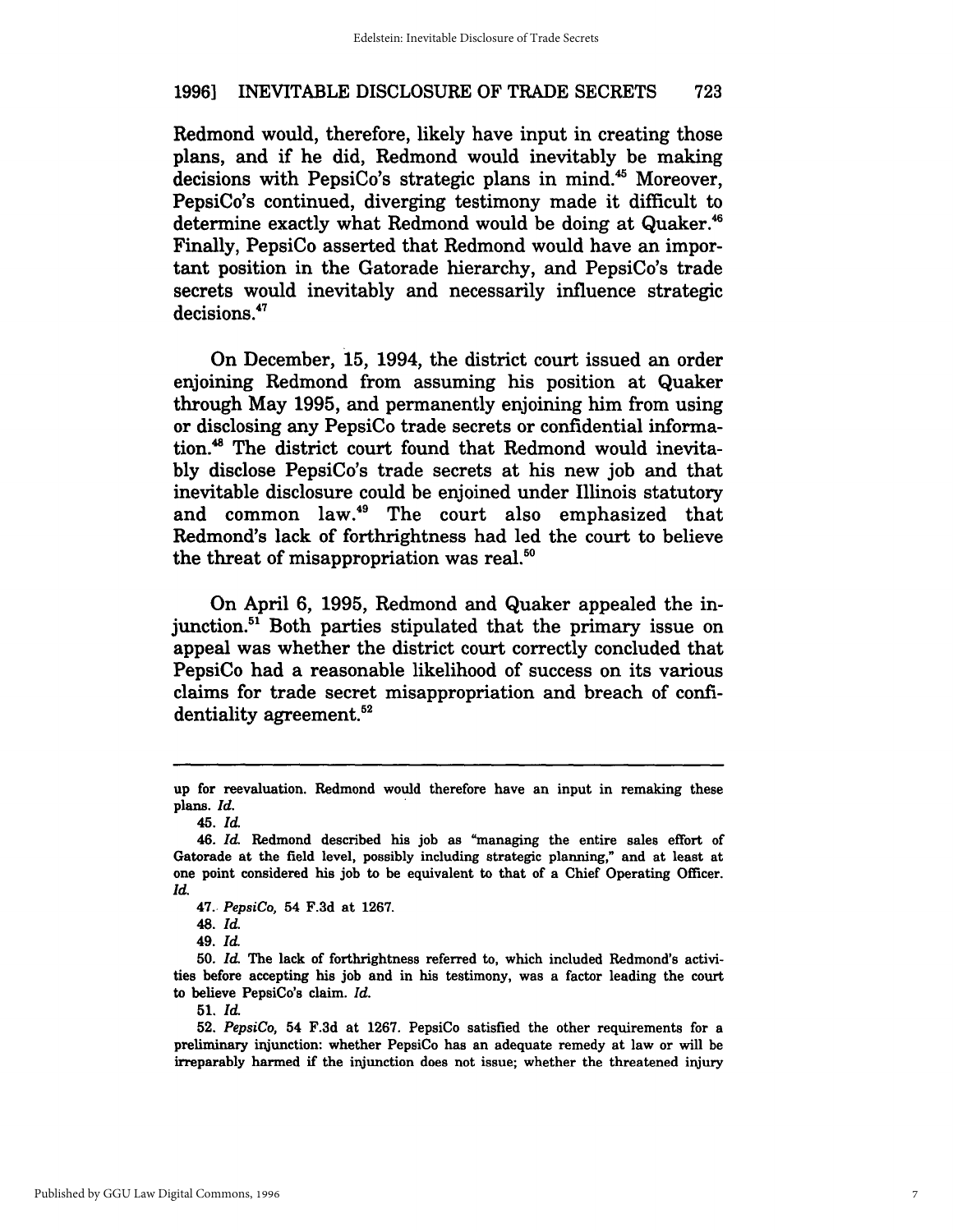#### *N.* BACKGROUND OF INEVITABLE DISCLOSURE IN ILLINOIS

The theory of inevitable disclosure has developed under two distinct bodies of law.<sup>53</sup> First, the concept of inevitable disclosure is embodied in state statutes.<sup>54</sup> Second, the concept of inevitable disclosure is supported under case law.<sup>55</sup> In *PepsiCo,* the Seventh Circuit considered both statutory and case law when deciding whether a plaintiff may prove a claim for trade secret misappropriation by demonstrating that defendant's new employment will inevitably lead him to rely on the plaintiffs trade secrets. 56

#### A. STATUTORY BACKGROUND

In 1979, following ten years of study, the National Conference of Commissioners on Uniform State Laws approved the Uniform Trade Secrets Act (hereinafter "U.T.S.A.").<sup>57</sup> According to the committee's prefatory note, the major impetus behind the draft was the confused state of trade secret common law.58 As of 1995, the U.T.S.A. has been enacted in twentyone states. 59

*54.Id.* 

*55.Id.* 

*56. PepsiCo,* 54 F.3d at 1269.

57. JAGER, TRADE SECRETS LAw § 3.04 at 3-22.

- *58. Id.*
- *59. [d.*

to PepsiCo outweighs the threatened hann the injunction may inflict on Quaker and Redmond; and whether the granting of the preliminary injunction will disservice the public interest. Quaker and Redmond did not challenge these findings on appeal.

The remainder of this comment will be confined to the trade secret misappropriation cause of action. Both claims are decided based on the existence of the inevitable disclosure theory. Once the court finds in favor of PepsiCo on the issue of trade secret misappropriation, it necessarily finds in favor of PepsiCo on the issue of breach of Redmond's confidentiality agreement. Once established that Redmond's position at Quaker would cause him to disclose trade secrets, it follows that he would necessarily be forced to breach his agreement not to disclose confidential information acquired while employed at PepsiCo. *Id.* 

*<sup>53.</sup> See generally* Suellen Lowry, *Inevitable Disclosure Trade Secret Disputes: Dissolutions of Concurrent Property Interests,* 40 STAN. L. REv. 519 (1988); *See also PepsiCo,* 54 F.3d 1263.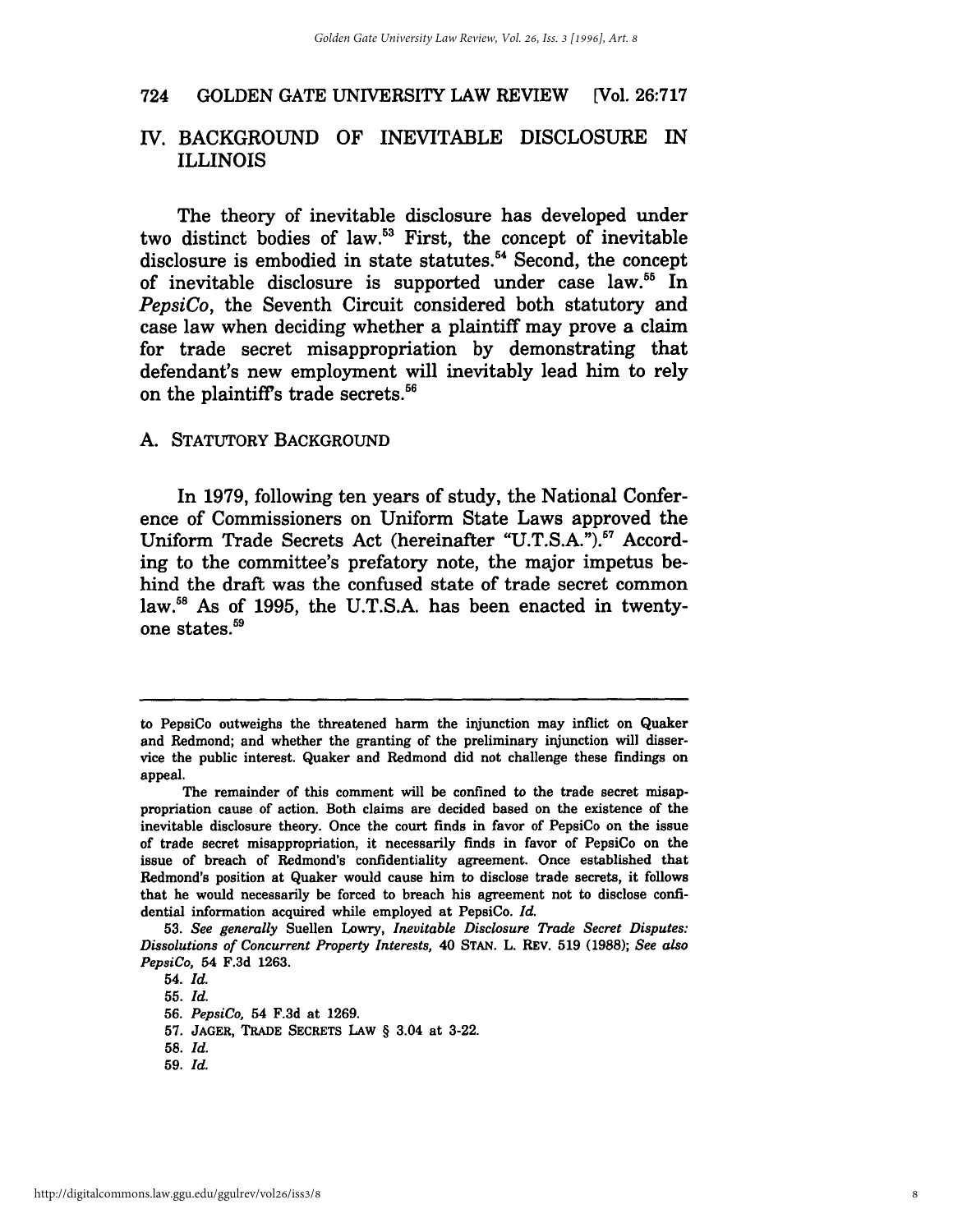The Illinois Trade Secrets Act (hereinafter "LT.S.A."), patterned after the U.T.S.A., was enacted in 1988.<sup>60</sup> The theory of inevitable disclosure is not addressed in either the U.T.S.A. or the I.T.S.A.<sup>61</sup> To establish that a defendant improperly used trade secrets pursuant to the LT.S.A., a claimant must show that the secret was sensitive, misappropriated, and used in the appropriator's business.<sup>62</sup> Although the plain language of both the D.T.S.A. and the I.T.S.A. does not provide protection against inevitable disclosure, some courts have held that the theory of inevitable disclosure does provide an adequate ground for a suit to enjoin the inevitable disclosure of trade secrets.63 The crucial difference between traditional

*62. [d.* 

*63. PepsiCo,* 54 F.3d at 1267; IL ST CH 765, § 1065 et seq. The I.T.S.A. does provide the following useful information.

1. Misappropriation means:

i. acquisition of a trade secret of a person by another person who knows or has reason to know that the trade secret was acquired by improper means; ii. or disclosure or use of a trade secret of a person without express or implied consent by another person who;

I. used improper means to acquire knowledge of the trade secret or;

II. at the time of disclosure or use, knew or had reason to know that knowledge of the trade secret was:

A. derived from or through a person who utilized improper means to acquire it;

B. acquired under circumstances giving rise to a duty to maintain its secrecy or limit its use; or

C. derived from or through a person who owed a duty to the person seeking relief to maintain its secrecy or limit its use; or III. before a material change of position, knew or had reason to know that it was a trade secret and that knowledge of it had been acquired by accident or mistake.

2. Injunctions:

i. actual or threatened misappropriation may be enjoined.

IL ST CH 765, § *1065/2* (b).

*<sup>60. [</sup>d.* at 3-23.

*<sup>61.</sup> See* Illinois Trade Secrets Act, IL ST CH 765, § 1065 et seq.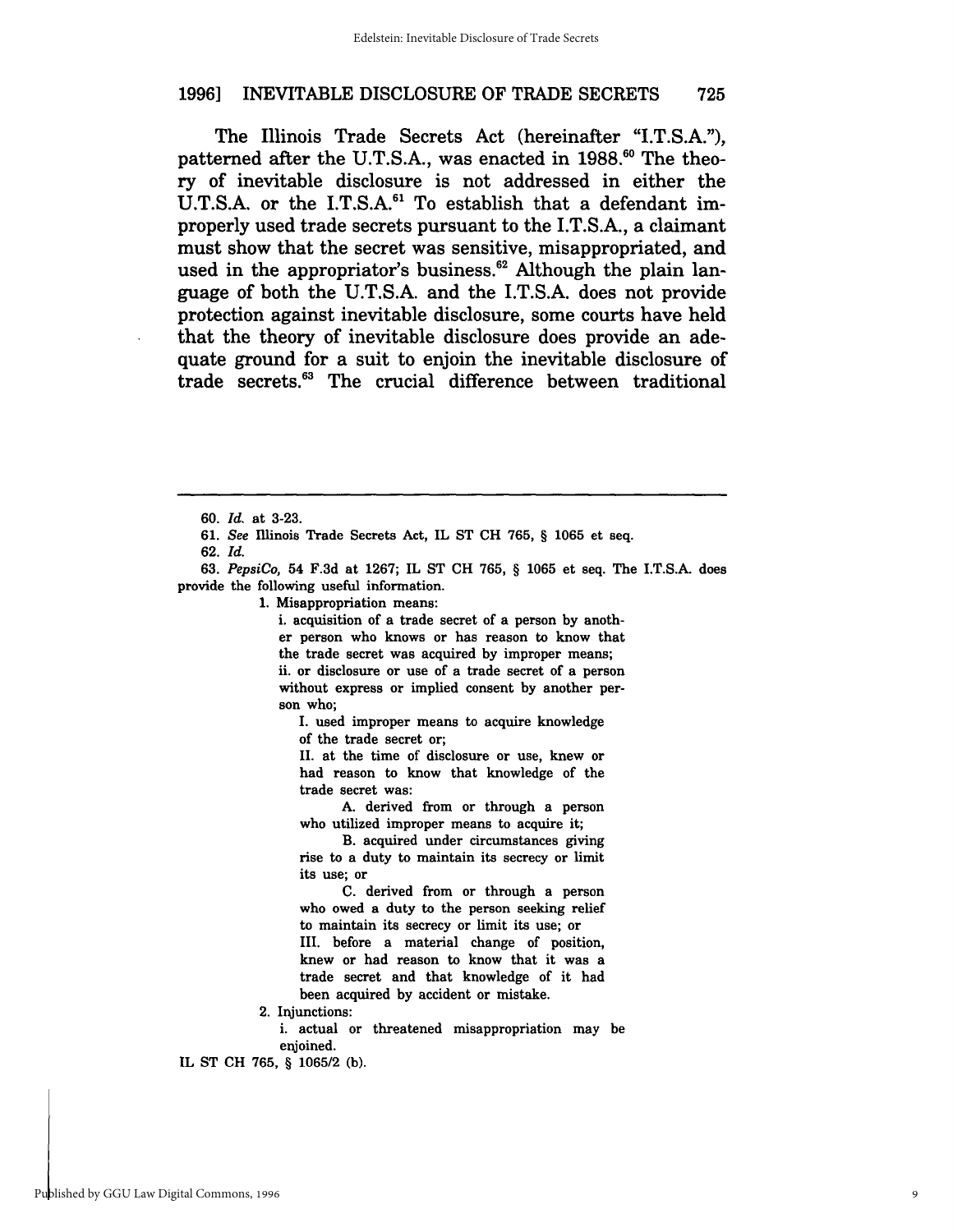threatened misappropriation and inevitable disclosure is that the latter may be enjoined without proof of intent to dis $close<sup>64</sup>$ 

#### B. ILLINOIS CASE LAw ADDRESSING INEVITABLE DISCLOSURE

The issue of threatened or inevitable misappropriation of trade secrets has long been the basis for tension in trade secret law.<sup>65</sup> This tension becomes particularly exacerbated when a plaintiff sues to prevent not the actual misappropriation of trade secrets, but the mere threat that the misappropriation will occur.<sup>66</sup> While the I.T.S.A. clearly permits a court to enjoin the threat of misappropriation of trade secrets, neither Illinois courts nor the Seventh Circuit has determined what constitutes threatened or inevitable misappropriation. $67$  Indeed, only two cases in the Seventh Circuit address the issue: *Teradyne, Inc. v. Clear Communications Corp.* (hereinafter *"Teradyne")* and *AMP Inc. v. Fleischhacker* (hereinafter "*AMP*").<sup>68</sup> *AMP* discusses inevitable disclosure under the common law, and *Teradyne* discusses inevitable disclosure under the I.T.S.A..<sup>69</sup>

#### 1. Inevitable Disclosure under the Common Law

*AMP Inc. v. Fleischhacker* was the first and only Illinois case to address the theory, of inevitable disclosure under the common law.70 However, since the I.T.S.A. codifies the common law, *AMP* continues to represent the standard under Illinois's current statutory scheme.<sup>71</sup>

69. *Id.* at 1268-9.

<sup>64.</sup> DiBoise and Berger, *supra* note 1 at 28.

*<sup>65.</sup> PepsiCo,* 54 F.3d at 1268.

*<sup>66.</sup> Id.* 

*<sup>67.</sup> Id.* 

<sup>68.</sup> *Id.;* Teradyne, Inc. v. Clear Communications Corp., 707 F. Supp. 353 (1989); AMP Inc. v. Fleischhacker, 823 F.2d 1199, (1987).

*<sup>70.</sup> PepsiCo,* 54 F.3d at 1269.; *AMP,* 823 F.2d 1199.

<sup>71.</sup> *PepsiCo,* 54 F.3d at 1269. *AMP* predates the I.T.S.A.. The I.T.S.A. abolishes any common law remedies or authority contrary to its own terms. The I.T.S.A. does not, however, represent a major deviation from the Illinois common law of unfair trade practices. *Id.*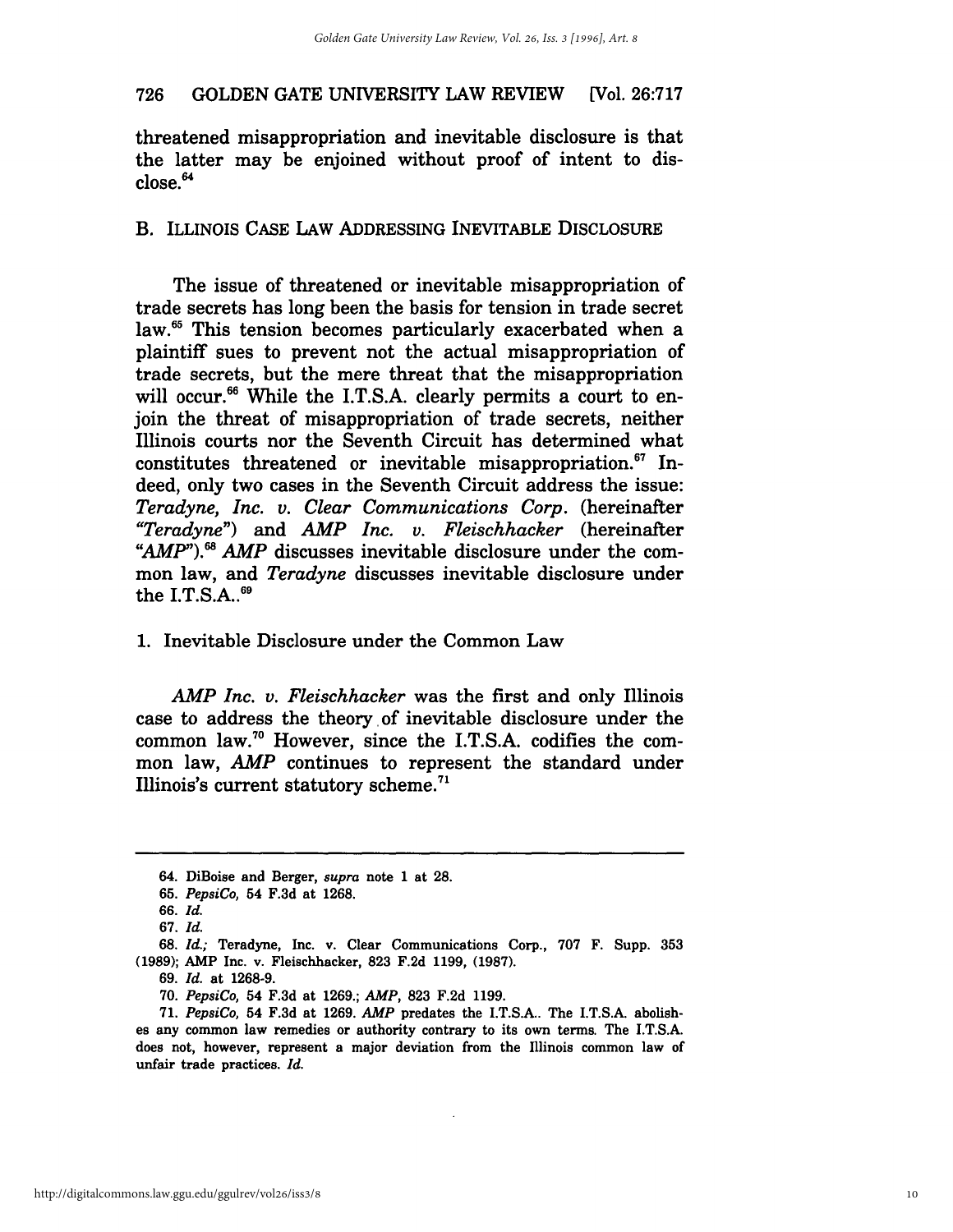In *AMP*, the court denied a preliminary injunction on the grounds that the plaintiff, AMP, had failed to show either the existence of any trade secrets or the likelihood that the defendant, Fleischhacker, a former AMP employee, would compromise those secrets or any other confidential business information.<sup>72</sup> AMP, a company that produced electrical and electronic connection devices, argued that Fleischhacker's new position at AMP's competitor would inevitably lead him to compromise AMP's trade secrets regarding the manufacture of connectors.73 In rejecting that argument, the court emphasized that the mere fact that a person assumed a similar position at a competitor does not, without more, make it inevitable that he will use or disclose trade secret information so as to demonstrate irreparable injury.<sup>74</sup> However, the court noted that while the facts of *AMP* were insufficient to state a claim for threatened misappropriation under an inevitable disclosure theory, inevitable disclosure would, nonetheless, be a proper ground for an injunction to protect trade secrets under a more compelling set of facts.75

#### 2. Inevitable Disclosure Under the I.T.S.A.

*Teradyne, Inc. v. Clear Communications* was the first case to address the theory of inevitable disclosure under the I.T.S.A.76 In *Teradyne,* Teradyne, Inc. alleged that a competitor, Clear Communications (hereinafter "Clear"), had lured employees away from Teradyne and had intended to employ them in the same field.<sup>77</sup> The *Teradyne* court observed that threatened misappropriation can be enjoined under Illinois law where there is a high degree of probability of inevitable and immediate use of trade secrets. $^{78}$  The court held, however, that Teradyne's complaint failed to state a claim because Teradyne did not allege that defendants had in fact threatened to use Teradyne's secrets or that they would inevitably do so.<sup>79</sup>

<sup>72.</sup> AMP, 823 F.2d at 1203.

*<sup>73. [</sup>d.* at 1199, 1201.

<sup>74.</sup> *Id.* at 1207.

*<sup>75. [</sup>d.; PepsiCo,* 54 F.3d at 1269.

<sup>76. [</sup>d. at 1268; *Teradyne,* 707 F. Supp. 353.

<sup>77.</sup> AMP, 823 F.2d at 354.

<sup>78.</sup> Id. at 356.

<sup>79. [</sup>d.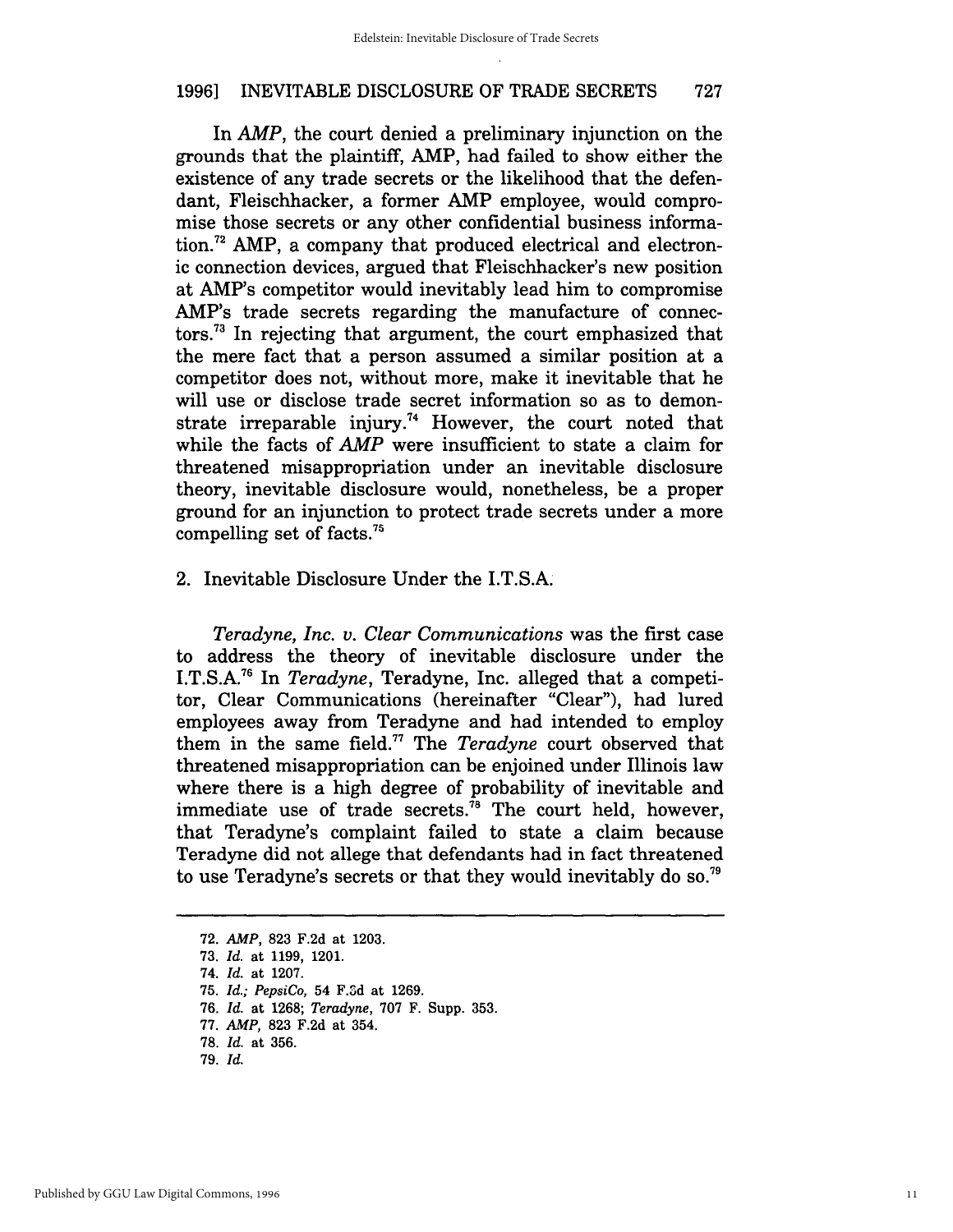The *Teradyne* court noted that Teradyne's claims would have avoid summary judgment<sup>80</sup> had it properly alleged inevitable disclosure by including an allegation that (1) Clear intended to use Teradyne's trade secrets, that (2) the former Teradyne employees had disavowed their confidentiality agreements with Teradyne, or (3) an allegation that Clear could not operate without Teradyne's secrets.<sup>81</sup> However, the mere stating of defendants' actions, which included working for Teradyne, knowing its business, leaving its business, hiring employees from Teradyne and entering the same field, did not constitute a claim of threatened misappropriation.<sup>82</sup> The court held that merely alleging that the plaintiff's fear that the defendant competitor *could* misuse plaintiff's secrets did not adequately support a claim of inevitable disclosure under the  $I.T.S.A.<sup>83</sup>$ 

#### v. COURT'S ANALYSIS

The Seventh Circuit began its analysis of *PepsiCo* by discussing the fierce competition between PepsiCo and Quaker within the beverage industry.<sup>84</sup> Although Quaker's sports drink, "Gatorade," is the dominant brand in its market niche,<sup>85</sup> PepsiCo attempted to break into the market by introducing its Gatorade rival, "All Sport," in March and April of  $1994.<sup>86</sup>$  To date, sales of All Sport have lagged far behind those of Gatorade.<sup>87</sup> Quaker also led the market in sales of new age drinks,<sup>88</sup> and, although PepsiCo had attempted to get ahead by entering that market through joint ventures with the Thomas J. Lipton Company and Ocean Spray Cranberries,

<sup>80.</sup> FED. R. CIV. P. 12(b)(6). Federal motion to dismiss an action for failure to state a claim upon which relief can be granted. *Id.* 

*<sup>81.</sup> Id.* at 355.

*<sup>82.</sup>Id.* 

*<sup>83.</sup> Teradyne,* 707 F. Supp. at 357. The court stated that "It may be that little more is needed, but falling a little short is still falling short." *Id.* 

*<sup>84.</sup> PepsiCo,* 54 F.3d at 1263-1264.

*<sup>85.</sup> Id.* at 1264.

*<sup>86.</sup>Id.* 

*<sup>87.</sup> Id.* 

*<sup>88.</sup> Id.* "New age drink" is a catch-all category for non-carbonated soft drinks and includes such beverages as ready-to-drink tea products and fruit drinks. Sports drinks may also fall under the new age drink heading. *Id.*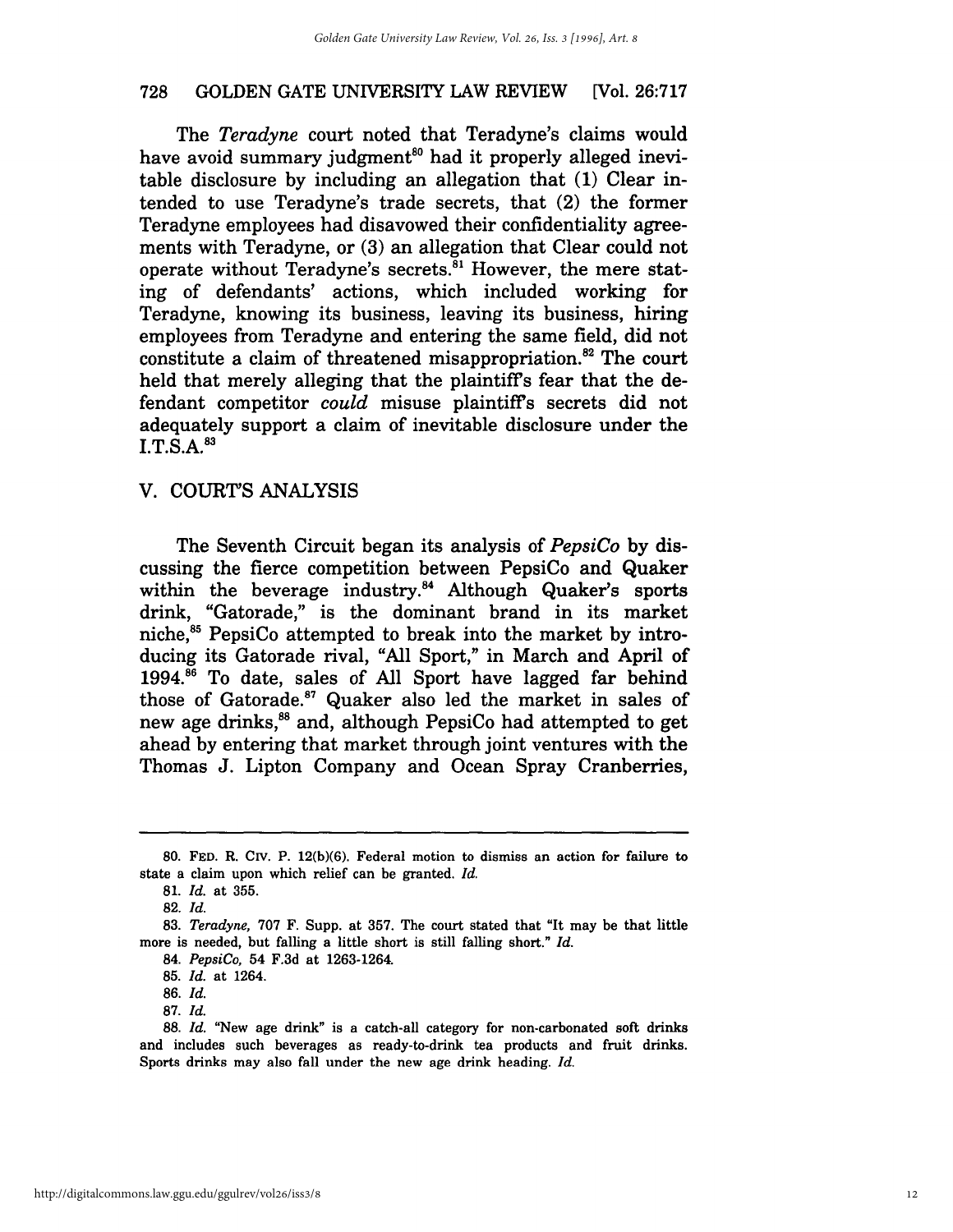Inc., Quaker stifled that strategy by purchasing Snapple Beverage Corp. in late 1994.<sup>89</sup>

After laying the industry backdrop, the court factually analyzed PepsiCo's case.<sup>90</sup> First, the court found that PepsiCo presented substantial evidence that Redmond possessed extensive and intimate knowledge about PepsiCo's 1995 strategic goals for their sports drinks and new age drinks.<sup>91</sup> Additionally, the court pointed out that even if Redmond could somehow refrain from relying on that information, as he promised he would, his lack of truthfulness about his intentions to leave PepsiCo made his assurances less than comforting.<sup>92</sup> The court concluded that unless Redmond possessed an "uncanny" ability to compartmentalize information, he would necessarily be making decisions about Gatorade and Snapple by relying on his knowledge of PepsiCo's trade secrets.<sup>93</sup>

In reaching its conclusion, the *PepsiCo* court referred to the Illinois Trade Secrets Act which provides that a court may enjoin the actual or threatened misappropriation of a trade secret.<sup>94</sup> The court further remarked that the question of threatened or inevitable misappropriation creates a friction in trade secret law confronting the sometimes opposing teams, employee and employer.95 Trade secret law serves to protect standards of commercial morality and to encourage invention and innovation while still maintaining public interest in free and open competition in the manufacture and sale of unpatented goods.96 Yet, the court noted, that same law should not prevent workers from pursuing their livelihoods when they

*<sup>89.</sup> PepsiCo,* 54 F.3d at 1264. PepsiCo's products have about half the relevant market share. Additionally, both PepsiCo and Quaker saw 1995 as an important year for their productsPepsiCo had developed extensive plans to increase its market presence, while Quaker was trying to solidify its lead by integrating Gatorade and Snapple distribution. *Id.* at 1264-67.

*<sup>90.</sup> Id.* at 1264-67.

<sup>91.</sup> *Id.* at 1264. Sports drinks are also called "isotonics," implying that they contain the same salt concentration as human blood, and "electrolytes," implying that the substances contained in the drink have dissociated into ions. *Id.* 

*<sup>92.</sup> PepsiCo,* 54 F.3d at 1267.

<sup>93.</sup> *Id.* at 1269.

<sup>94.</sup> *Id.* at 1268.

<sup>95.</sup> *Id.* at 1268.

<sup>96.</sup> *Id.* (citing JAGER, TRADE SECRET LAw § IL.03 at IL-12).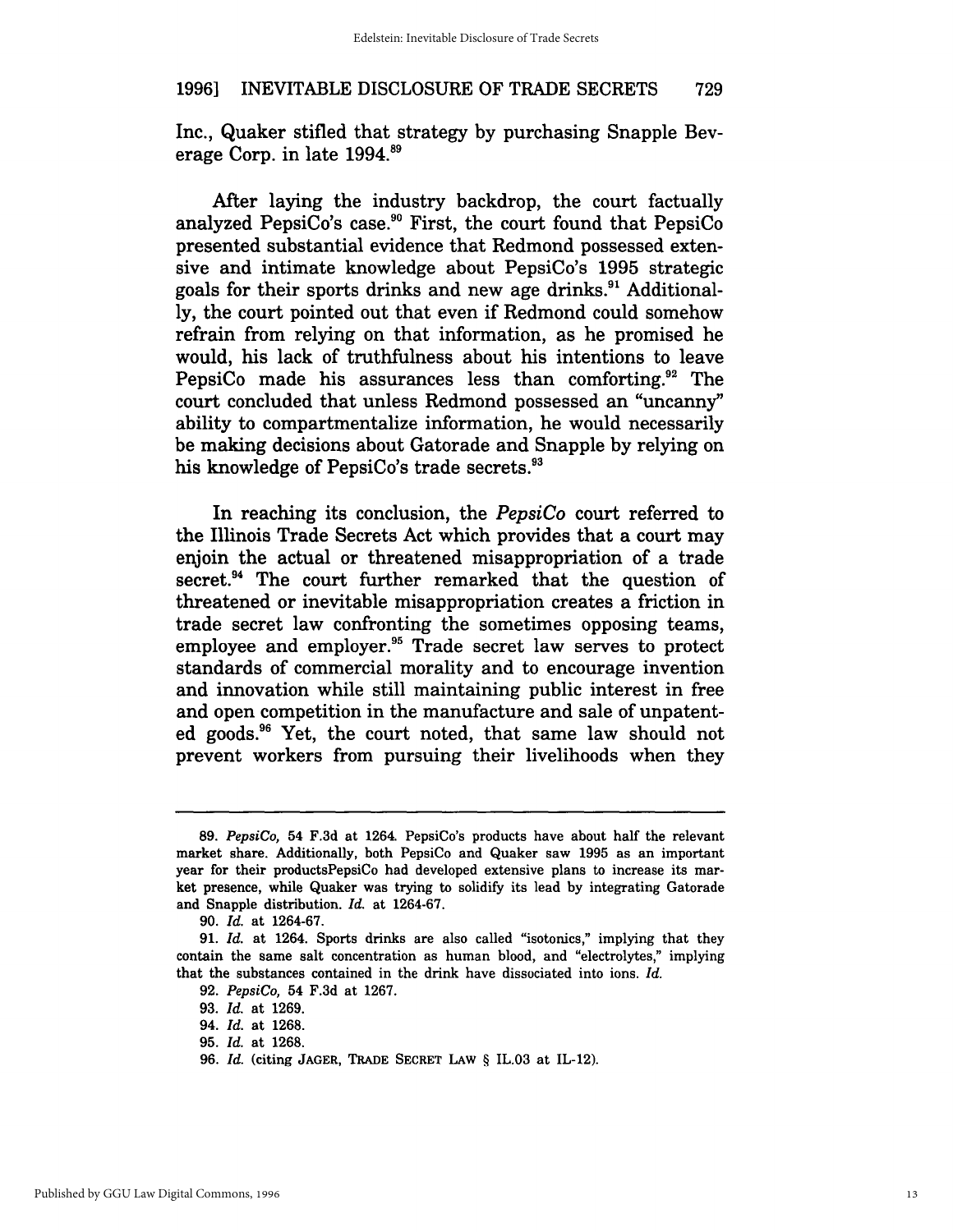leave their current positions. $97$  This tension is particularly aggravated when a plaintiff sues not on the basis of an *actual*  misappropriation of trade secrets but on the mere *threat* that it might occur.<sup>98</sup> The court pointed out that while the I.T.S.A. clearly permits a court to enjoin the threat of misappropriation of trade secrets, there is little case law in the Illinois courts or the Seventh Circuit establishing what constitutes threatened or inevitable misappropriation.<sup>99</sup>

On reviewing applicable precedent, the *PepsiCo* court found only two Illinois cases addressing the issue of inevitable disclosure, *Teradyne, Inc. v. Clear Communications Corp.*<sup>100</sup> and *AMP Inc. v. Fleischhacker*.<sup>101</sup> The court distinguished *PepsiCo* from both of these cases, based on their finding that both *Teradyne* and *AMP* involved facts too weak to apply the theory of inevitable disclosure, and asserted that the facts in *PepsiCo* were compelling. 102 The court reasoned that PepsiCo's basis for suspicion rose far above that of the *Teradyne* and *AMP* plaintiffs. 103

In *Teradyne* and *AMP,* the plaintiffs asserted only that skilled employees were taking their skills elsewhere.<sup>104</sup> However, distinguishing these cases from *PepsiCo,* the court stated that it was not Redmond's general skills and knowledge acquired during his tenure with PepsiCo that PepsiCo sought to

*<sup>97.</sup> PepsiCo,* 54 F.3d at 1268.

<sup>98.</sup> Id. (emphasis added).

*<sup>99. [</sup>d.* The court refers to inevitable disclosure as inevitable misappropriation in an apparent attempt to use the terms synonymously. It is again noted that "threatened misappropriation," which is the language in the I.T.S.A., and "inevitable disclosure" are not synonymous. The latter does not require intent. *See supra*  note 64.

*<sup>100.</sup> PepsiCo,* 54 F.3d at 1268; Teradyne, Inc. v. Clear Communications Corp., 707 F.Supp. 353 (N.D. Ill. 1989) *Teradyne* was the first case to discuss the theory of inevitable disclosure under the I.T.S.A. In an insightful opinion, Judge Zagel observed that threatened misappropriation can be enjoined under Illinois law where there is a high degree of probability of inevitable and immediate use of trade secrets. *[d.; See supra* notes 70-83 and accompanying text for analysis of *Teradyne.* 

*<sup>101.</sup> PepsiCo,* 54 F.3d at 1269; AMP Inc. v. Fleischhacker, 823 F.2d 1199 (7th Cir. 1987) Although *AMP* pre dates the I.T.S.A. it is applicable because the I.T.S.A. codifies, rather than modifies, the common law doctrine that preceded it. *[d.; See supra* notes 70-75 and accompanying text for analysis of *AMP.* 

*<sup>102.</sup> PepsiCo,* 54 F.3d at 1269.

*<sup>103.</sup>* [d.

*<sup>104. [</sup>d.*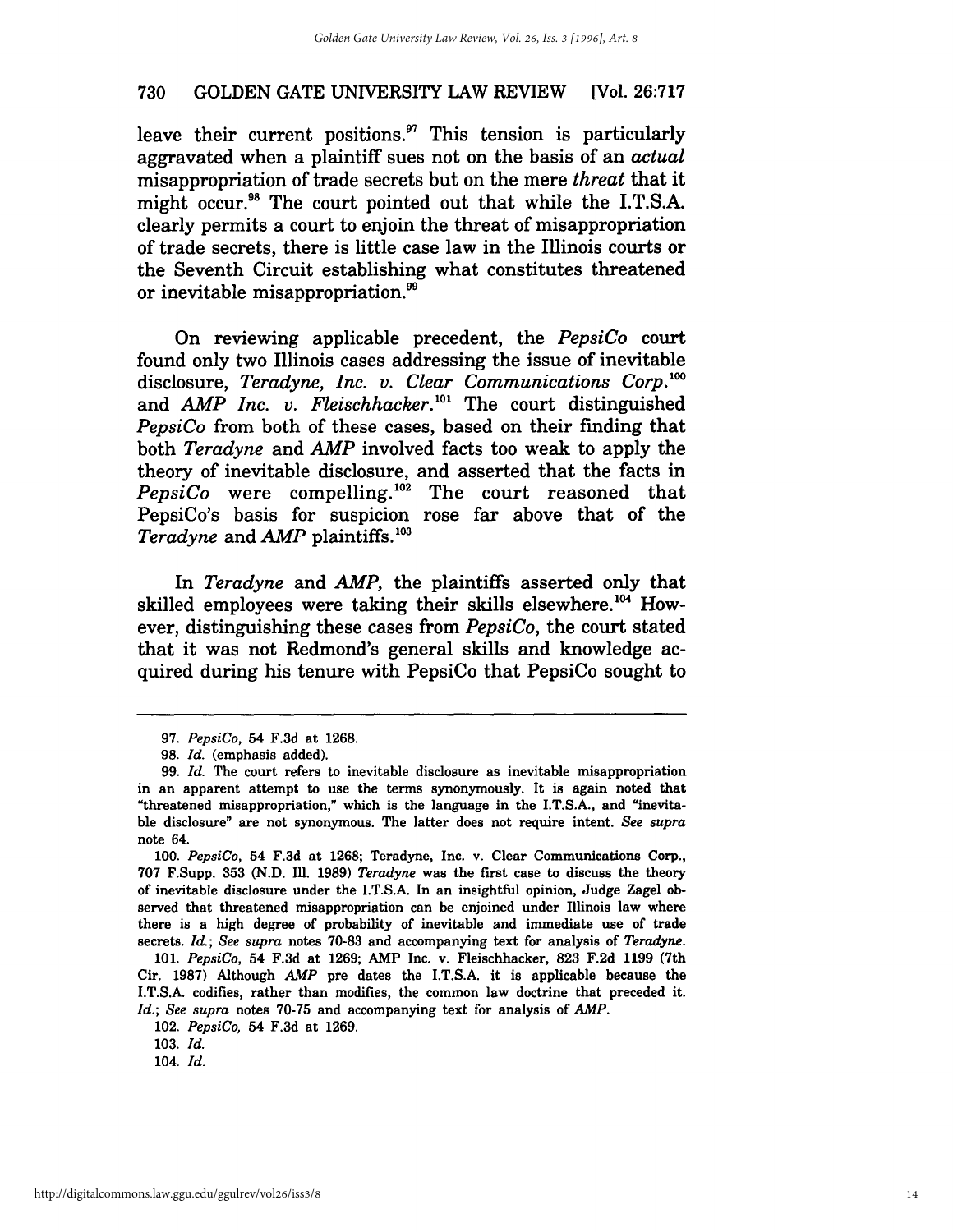keep from falling into Quaker's hands. 105 Rather, PepsiCo sought to protect only its particularized plans and processes developed to give them an advantage over their competitors. 106 These plans, which were unknown to others in the industry, were disclosed to Redmond while the employer-employee relationship existed. $107$ 

Finally, the *PepsiCo* court noted that a plaintiff may prove a claim of trade secret misappropriation by demonstrating that defendant's new employment will inevitably require him to rely on the plaintiff's trade secrets.<sup>108</sup> The court further stated that the defendants were incorrect that Illinois law does not allow a court to enjoin the "inevitable" disclosure of trade secrets.109

Thus, when the court coupled the demonstrated inevitability that Redmond would rely on PepsiCo's trade secrets with the validation of the inevitable disclosure theory, it concluded that the district court correctly decided that PepsiCo had demonstrated a likelihood of success on its statutory claim of trade secret misappropriation.<sup>110</sup> The court affirmatively concluded that Illinois law allows a court to enjoin the inevitable disclosure of trade secrets, and that an injunction was the appropriate remedy in this case.<sup>111</sup>

#### VI. CRITIQUE

Historically, courts have been reluctant to permit employers to use a claim of trade secret misappropriation to obtain an *ex post facto* covenants not to compete.112 Courts suspiciously regard non-competition agreements because they fear that employers will use the agreements as facades to restrict employee mobility.113 Although courts rule in favor of both em-

*<sup>105.</sup> Id. 106. Id. 107. PepsiCo,* 54 F.3d at 1269. *108. Id. 109. Id.*  110. *Id.* at 1271. 111. *Id.* at 1269. 112. See Blake, *Employee Agreements Not to Compete,* 73 HARv. L. REV. 625, 682-83 (1960). 113. Suellen Lowry, *Inevitable Disclosure Trade Secret Disputes,* 40 STAN. L.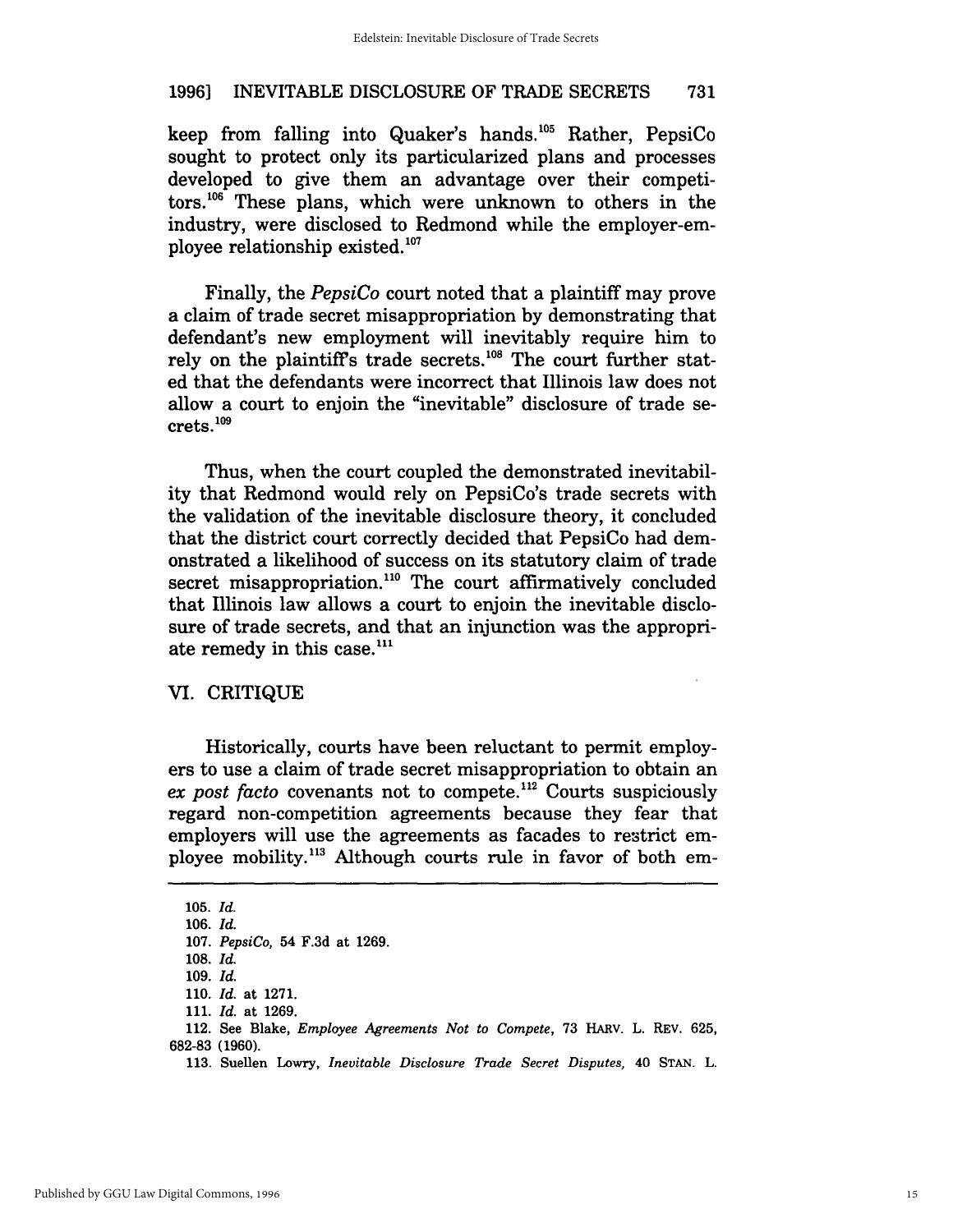ployees and employers, the broad definition of trade secrets combined with the use of nondisclosure agreements creates the danger of a pro-employer thread in these cases.<sup>114</sup>

In AMP, the Seventh Circuit noted that the hiring of a competitor's employee was usually permissible.<sup>115</sup> The court further stated that to prevent such action would disservice the free market goal of maximizing available resources to foster  $competition.<sup>116</sup> Consequently, this would create an improper$ balance between the purposes of trade secrets law and the strong policy in favor of fair and vigorous business competition.1l7 Yet the holding in *PepsiCo* appears antithetical to this earlier decision. 11s In effect, the court allowed PepsiCo to create a fictitious and automatic covenant not to compete. <sup>119</sup>

Companies seeking to prevent former employees from working for competitors have been urging adoption of the inevitable disclosure theory of trade secret misappropriation in an effort to avoid the judicial disfavor and scrutiny applied to traditional non-compete agreements. 120 This virtually transforms a confidentiality agreement into a non-compete agreement.<sup>121</sup> If readily applied by the courts, the inevitable disclosure theory could impede an employees' mobility and the spread of general knowledge which provides the basis for much of the economic growth in many industries.<sup>122</sup>

Often the number of companies for which employees can work is limited, and typically these companies are competi $tors$ <sup>123</sup> If employees cannot work in the same competitive ar-

123. Interview with Michael A. Glenn, Attorney at Law, specializing in intellec-

REV. at 523.

<sup>114.</sup> Interview with Michael A. Glenn, Attorney at Law, in San Francisco, CA (Sept. 15, 1995).

*<sup>115.</sup> See AMP,* 823 F.2d at 1205.

*<sup>116.</sup>* [d.

*<sup>117.</sup>* [d.

*<sup>118.</sup> PepsiCo,* 54 F.3d at 1271.

*<sup>119.</sup> See [d.* 

<sup>120.</sup> Blake, 73 HARv. L. REV. 625, 682-83 (1960).

<sup>121.</sup> DiBoise and Berger, *Getting Around Barriers To Non-Compete Pacts, 2*  NAT'L L.J. CI0 (1995).

<sup>122.</sup> Id.; For a discussion of employees' bargaining power and its relation to compensation, See Rubin & Shedd, *Human Capital and Covenants Not to Compete,*  10 J. LEGAL STUD. 93, 100-01 (1981).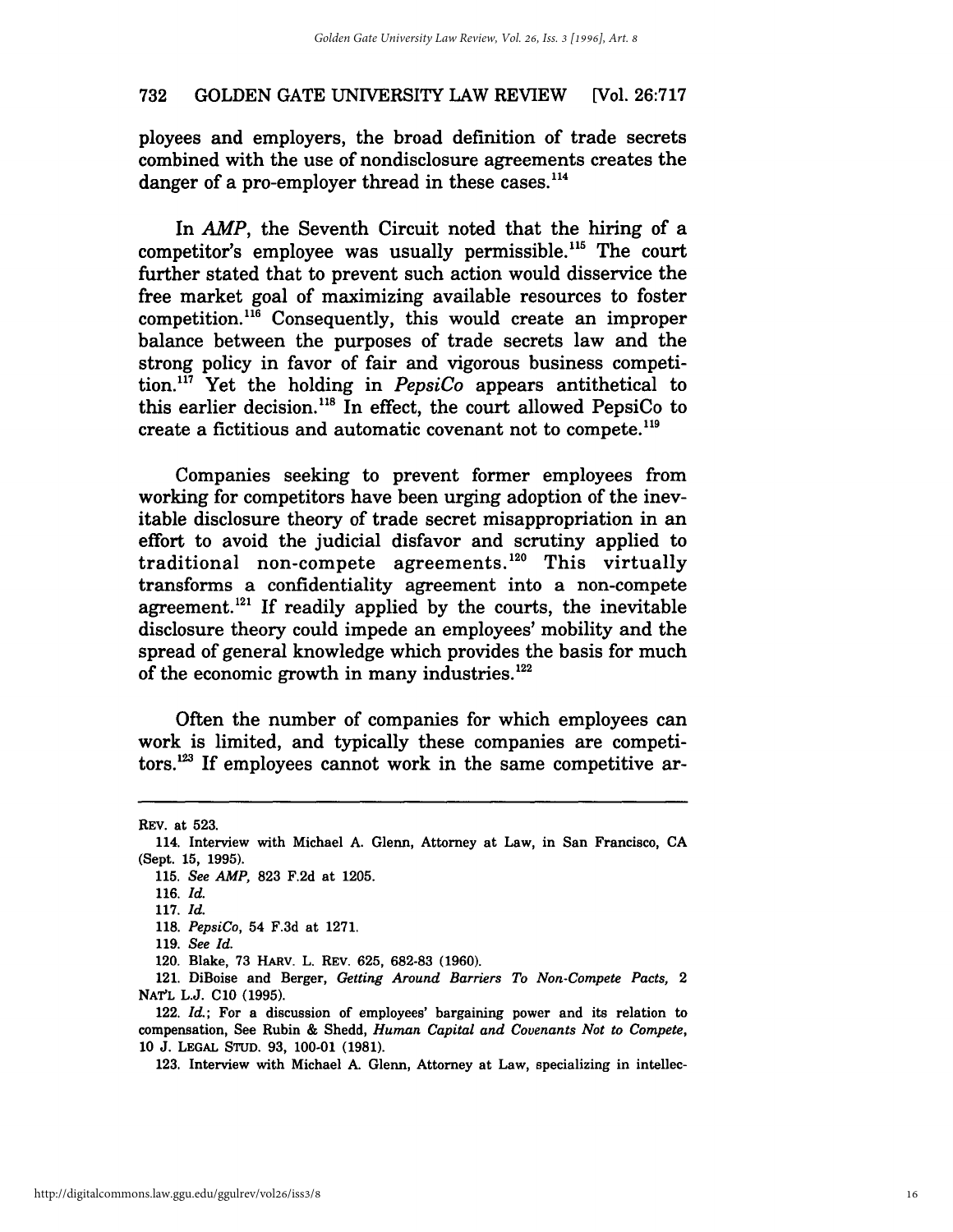ea as their current employment, their options for other employment will be significantly limited.<sup>124</sup> In these instances, the employee must use his or her skills to find new employment, even though some or most of those skills may be unalterably tied to the trade secret information of former employers.<sup>125</sup> If employees change jobs but remain in the same profession or trade, they may find it impossible to avoid drawing upon the skills and experience developed at previous jobs.<sup>126</sup> Disclosure may be nearly inevitable even though employees do not intend to appropriate their former employer's trade secrets. $127$  Accordingly, employees may not want to increase their expertise, since the potential acquisition of alleged trade secrets could prevent them from later advantage in the industry in which they are most productive.<sup>128</sup>

The protection given to trade secrets is a shield, sanctioned by the courts, for the preservation of trust in confidential relationships; it must not become a sword used by employers to retain employees on the threat of rendering them substantially unemployable in the field of their experience if they decide to resign.<sup>129</sup> If employees are threatened, "society suffers because competition is diminished by slackening the dissemination of ideas, processes and methods."<sup>130</sup>

On the other hand, intellectual property is often the lifeblood of a company, especially in high technology industries.131 A business certainly has the right to be protected against unfair competition stemming from the usurpation of

tual property; and Adjunct Professor of Law at Golden Gate University, School of Law; in San Francisco, CA (Sept. 15, 1995).

*<sup>124.</sup> Id.;* Blake, 73 HARv. L. REV. at 683 (1960) ("The mobility of untold numbers of employees is restricted by the intimidation of restrictions whose severity no court would sanction."). *Id.* 

<sup>125.</sup> DiBoise and Berger, *Getting Around Barriers To Non-Compete Pacts,* 2 NATL L.J. C12 (1995).

*<sup>126.</sup> Id.* 

*<sup>127.</sup> Id.* 

<sup>128.</sup> Wexler v. Greenberg, 399 Pa. 569, 579, 160 A,2d 430, 435 (1960).

<sup>129.</sup> DiBoise and Berger, *Getting Around Barriers To Non-Compete Pacts,* 2 NATL L.J. C12 (1995).

*<sup>130.</sup> Wexler,* 399 Pa. at 579.

<sup>131.</sup> DiBoise and Berger, *Inevitable Disclosure of Trade Secrets*, 20 NEW MATTER at 29 (1995).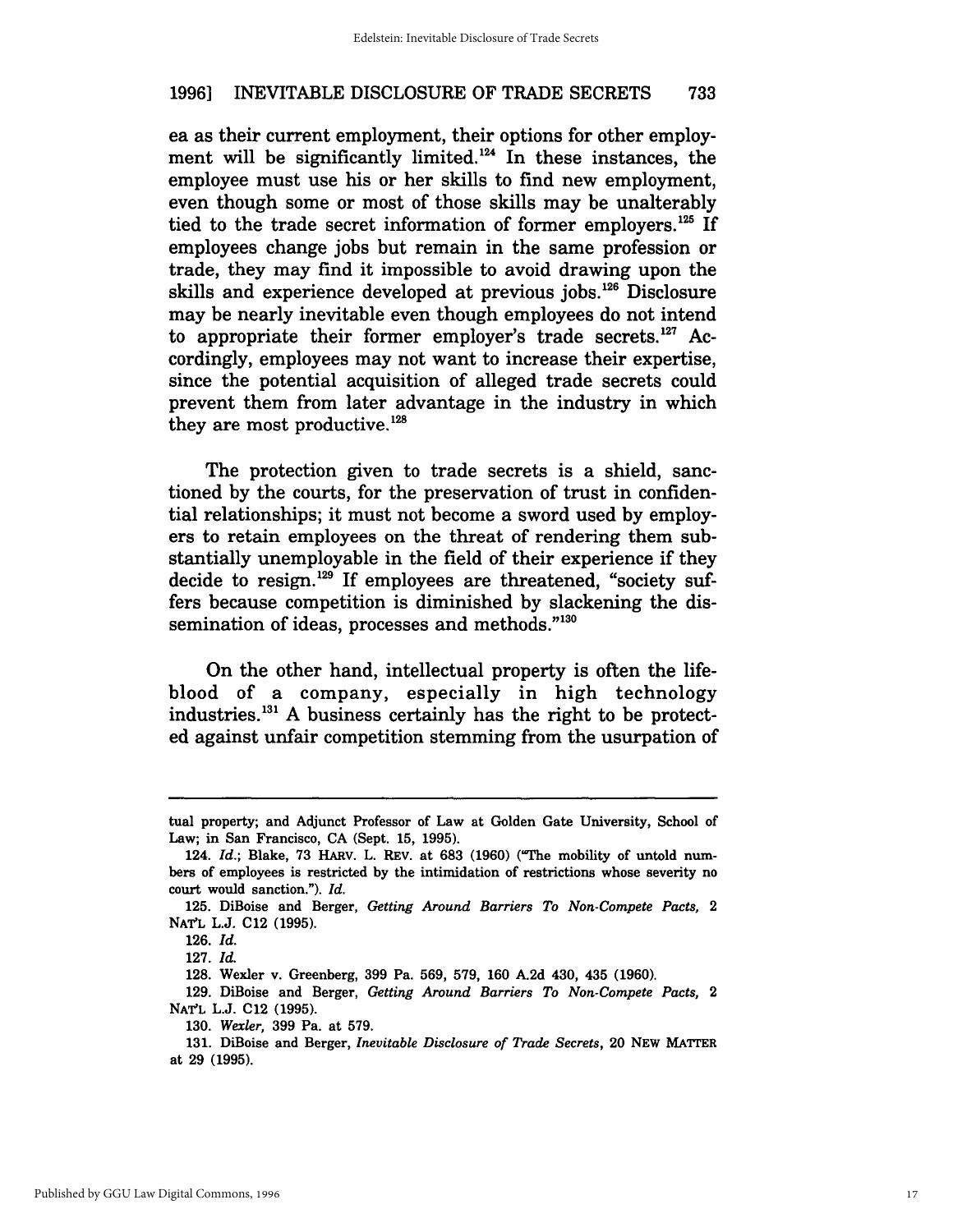its trade secrets.<sup>132</sup> As much as a free society supports the right of employees to change jobs at will, employers who invest significant efforts in the development of valuable trade secrets may incur serious losses if this confidential information is divulged to competitors by departing employees.<sup>133</sup> Without a means of post-employment protection to assure that valuable developments or improvements are exclusively those of the employer, businesses could not afford to subsidize research or improve current methods.<sup>134</sup> Additionally, without the theory of inevitable disclosure, threatened misappropriation is often difficult if not impossible to prove.<sup>135</sup> Finally, courts strongly support trade secret protection for employers because they view technological innovation favorably, and because they believe trade secret protection encourages companies to invest in new technology. 136

However, in forums such as California, where legislation declares non-compete agreements unenforceable except in limited circumstances, the *PepsiCo* court's ruling appears to fly in the face of legislative intent.<sup>137</sup> In passing California Business and Professions Code Section 16600, the state legislature has manifested its clear intent to avoid the viability of noncompete agreements. 13B The *PepsiCo* ruling circumvents this legislative intent by transforming a confidentiality agreement into a *de facto* non-compete agreement, thereby bypassing Section 16600.<sup>139</sup> To allow the *PepsiCo* holding to control California Law would therefore enable courts to avoid clear and established legislation.

*136. See, e.g.* Reed, Roberts Assocs., Inc. v. Strauman, 353 N.E.2d 590 (1976).

*138. See id. See generally,* Matull & Associates v. Cloutier, 194 Cal. App. 3d 1049 (1987); Farthing v. San Mateo Clinic, 143 Cal. App. 2d 385 (1956).

*139. See,* JAGER, TRADE SECRETS LAw § 13.02 at 13-12.

*<sup>132.</sup> Wexler,* 399 Pa. at 578.

<sup>133.</sup> FMC Corp. v. Varco Int'l, 677 F.2d 500 (1982).

*<sup>134.</sup> Wexler,* 399 Pa. at 579.

<sup>135.</sup> Interview with Kevin Patrick McGee, Law Review Editor, in San Francisco, CA (Dec. 12, 1995). The only two people that know if the secret has actually been exposed are the ex-employee and the new employer. Most trade secret prosecutions have to get those two parties to admit or disclose the misappropriation against their personal and pecuniary interest.  $Id$ .

<sup>137.</sup> CAL. BuS. & PROF. CODE § 16600 (West 1992). The entirety of the statute reads: "Except as provided in this chapter, every contract by which anyone is restrained from engaging in a lawful profession, trade, or business of any kind is to that extent void." Id.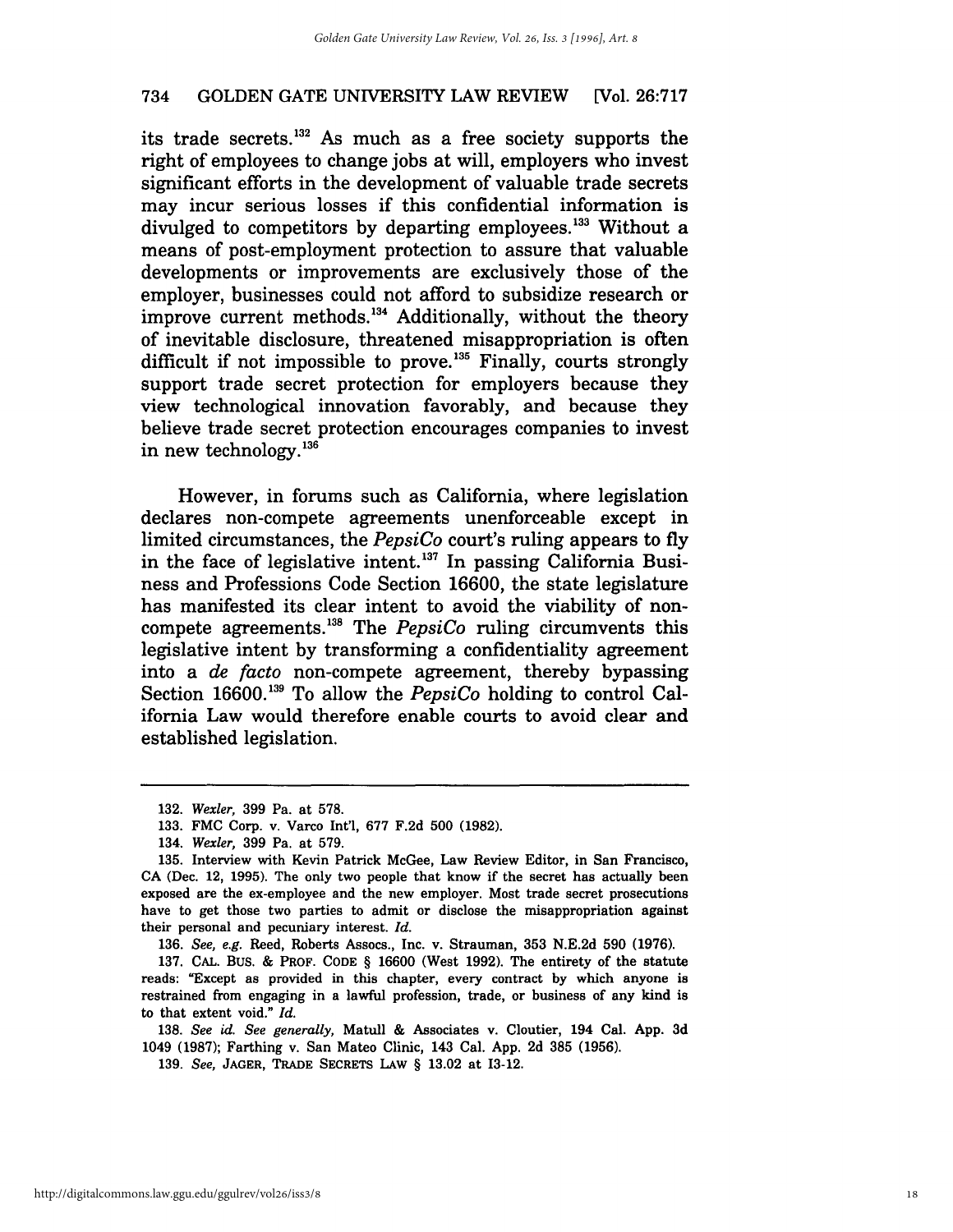#### VII. CONCLUSION

One of the most difficult issues in trade secret law involves how to protect the competing interests of employers and employees.<sup>140</sup> Employers seek to restrict the disclosure of confidential information, whereas employees find that such restrictions impair their ability to market their skills to new employers.<sup>141</sup> While courts support the protection of trade secrets, they have traditionally recognized the economic benefits of disclosure since other innovative individuals and firms will have the opportunity to develop and build upon the new technology.142 Although the arguments expressed by proponents of both sides of this dilemma are understandable, an inevitable disclosure theory that allows employers to prevent an employee from working for a competitor in the employee's area of expertise for an unlimited amount of time and without any compensation to the employee is a menacing restriction. As Judge Learned Hand long ago observed:

> ... it has never been thought actionable to take away another's employee, when the defendant wants to use him in his own business, however much the plaintiff may suffer. It is difficult to see how servants could get the full value of their services on any other terms; time creates no

*<sup>140.</sup> See supra* note 65.

*<sup>141.</sup> See* Suellen Lowry, *Inevitable Disclosure of Trade Secrets: Dissolutions of Concurrent Property Interests,* 40 STAN. L. REV. 519 (1988). *142. See, e.g. Reed, Roberts Assocs., Inc.,* 353 N.E. 2d 590.